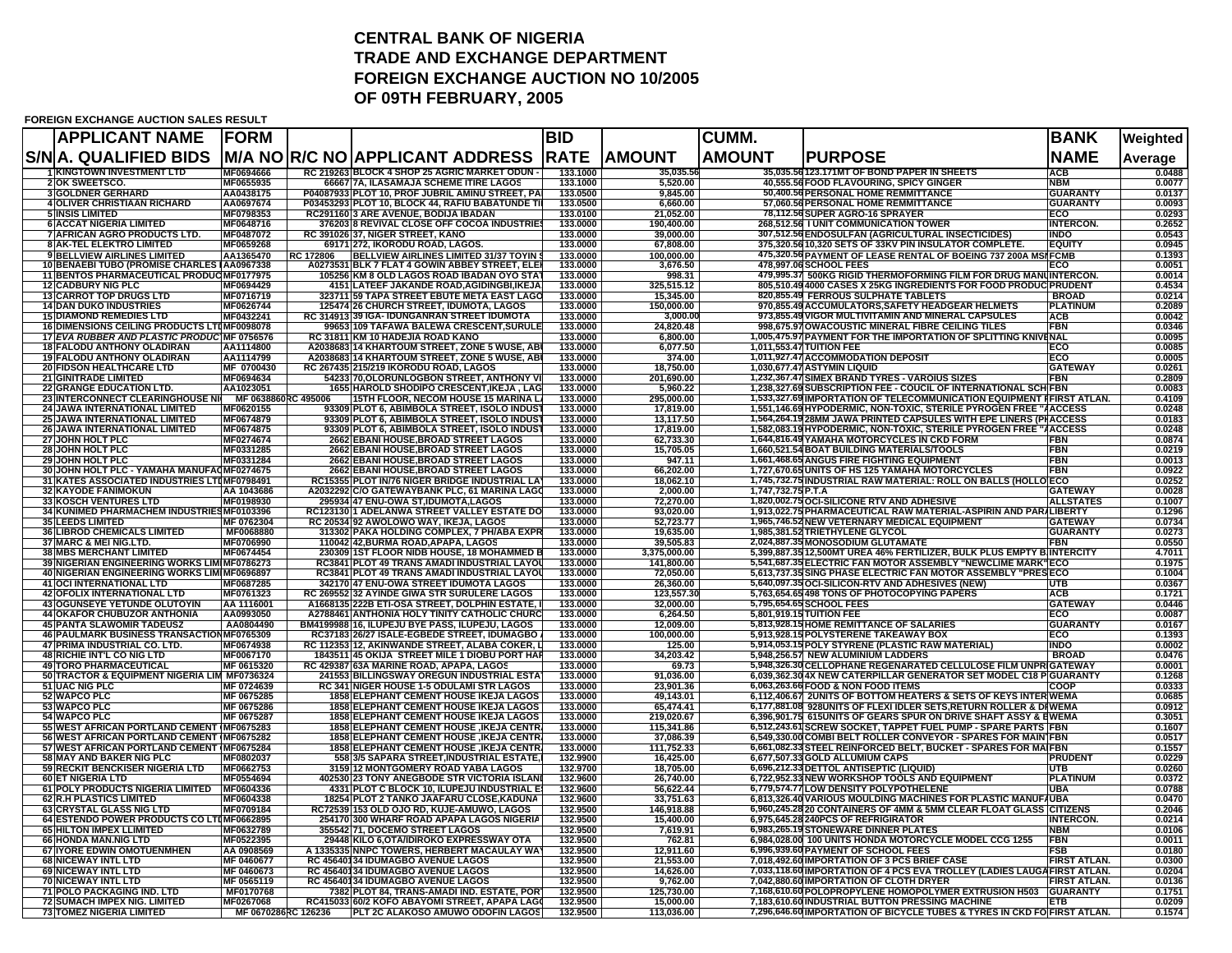| <b>74 TOMEZ NIGERIA LIMITED</b>                                                          | MF 0670213RC 126236      | PLT 2C ALAKOSO AMUWO ODOFIN LAGOS                                                                        | 132.9500             | 42,400.00                |                            | 7,339,046.60 IMPORTATION OF BICYCLE IN CKD FORM                                                                        | <b>FIRST ATLAN.</b>                | 0.0590           |
|------------------------------------------------------------------------------------------|--------------------------|----------------------------------------------------------------------------------------------------------|----------------------|--------------------------|----------------------------|------------------------------------------------------------------------------------------------------------------------|------------------------------------|------------------|
| <b>75 TOTAL NIGERIA PLC</b><br>76 D.D GAMMA INTL CO LTD                                  | MF 0697104<br>MF0775414  | 1396 4, AFRIBANK STREET, VICTORIA ISLAND, LA<br>66488 PLOT 4-7 AFROMEDIA INDUSTRIAL LOCAT                | 132.9500<br>132.9300 | 77,425.02<br>33,800.00   |                            | 7,416,471.62 580UNITS OF TONNER CARTRIGES<br>7,450,271.62 BICYCLE TYRES AND TUBES                                      | WEMA<br><b>PLATINUM</b>            | 0.1078<br>0.0471 |
| <b>77 CHRISTONIAC NIG LTD</b>                                                            | MF0618911                | 177456 H89 ALABA INT'L MKT                                                                               | 132.9200             | 24,290.00                |                            | 7,474,561.62 CTV, VCD, DVD                                                                                             | <b>ALLSTATES</b>                   | 0.0338           |
| <b>78 DANGOTE INDUSTRIES LTD</b>                                                         | MF0499004                | 71242 1, ALFRED REWANE ROAD, FALOMO, IKOY                                                                | 132.9200             | 4,633,475.00             |                            | 12,108,036.62 17,500 MT BRAZILLIAN CANE RAW SUGAR                                                                      | <b>GUARANTY</b>                    | 6.4502           |
| 79 EMSONS TECHNICAL SUPPLIES & SEMF0620808<br><b>80 G.M.O &amp; COMPANY LTD</b>          | MF0620307                | 38047 6. OJO STREET, LAGOS<br>3328 1, ABIMBOLA SHODIPE STREET, WESTERN                                   | 132.9200<br>132.9200 | 12,800.00<br>53,620.00   |                            | 12,120,836.62 RECHARGABLE LANTERNS<br>12,174,456.62 BICYCLE SPARE PARTS                                                | <b>ACCESS</b><br><b>GUARANTY</b>   | 0.0178<br>0.0746 |
| 81 SIMS NIG LTD                                                                          | MF0619438                | 88778 2 OGUI ROAD, ENUGU                                                                                 | 132.9200             | 11,096.00                |                            | 12,185,552.62 NEW BRAND REFRIGERATORS                                                                                  | <b>ALLSTATES</b>                   | 0.0154           |
| 82 A.K SLIM & SONS LTD                                                                   | MF0688429                | 10969 49B, ADEOLA ODEKU STREET, VICTORIA I                                                               | 132.9100             | 53,464.86                |                            | 12,239,017.48 100 METRIC TONS OF WRITING PAPER IN SHEETS                                                               | <b>GUARANTY</b>                    | 0.0744           |
| 83 BHUMEE INKS & RESINS LIMITED                                                          | MF 0727623               | 494031 35/37 GBOLADE ADEBANJO STREET, ILUPE                                                              | 132.9100             | 43.700.00                |                            | 12,282,717.48 20MTS OF TITANIUM DIOXIDE KRONOS 2190                                                                    | <b>WEMA</b>                        | 0.0608           |
| <b>84 FOUANI NIGERIA LTD</b><br>85 INDUSTRIAL FLAVOURS & COLOURS IMF0709636              | MF0068094                | 400780 11/13 WAREHOUSE ROAD, APAPA LAGOS<br>RC224518 SUIT 3, ALL SEASONS PLAZA, LATEEF JAI               | 132.9100<br>132.9100 | 42,150.00<br>65,243.45   |                            | 12,324,867.48 TELEVISION SETS (LG)<br>12,390,110.93 MIXTURES OF ESSENTIAL OILS FOR IND                                 | <b>GUARANTY</b><br><b>CITIZENS</b> | 0.0587<br>0.0908 |
| 86 J. HOFFMAN AND ASSOCIATES                                                             | MF0483133                | RC 148280 84 TAPA STREET IJESHATEDO SURULERE LAGOS                                                       | 132.9100             | 110,000.00               |                            | 12,500,110.93 WELLUX GENERATING SETS BRAND NEW                                                                         | <b>HABIB</b>                       | 0.1531           |
| 87 NUCHEM NIG. LTD                                                                       | MF0949508                | 199711 38, KOFO ABAYOMI STREET, 1ST FLOOR,                                                               | 132.9100             | 221,760.00               |                            | 12,721,870.93 POLYPROPYLENE FOR PLASTIC INDUSTRIES                                                                     | <b>GUARANTY</b>                    | 0.3087           |
| 88 PATIANA VENTURES NIGERIA LIMITEIMF0603269                                             |                          | 375362 BD 23 GARAGE LINE, ALABA INTERNATION                                                              | 132.9100             | 9,625.00                 |                            | 12,731,495.93 ELECTRICAL BULBS                                                                                         | <b>UBA</b>                         | 0.0134           |
| <b>89 PENTAGON COMMODITIES LTD</b><br>90 PENTAGON PLASTIC INDUSTRIES LTDMF0482499        | MF0688425                | 400508149B, ADEOLA ODEKU STREET, VICTORIA I<br>RC 40050913 AJIBADE OKE STREET AJAO ESTATE ISOLO LAGOS    | 132.9100<br>132.9100 | 106,323.74<br>100,540.92 |                            | 12,837,819.67 500 METRIC TONS OF WRITING PAPER<br>12,938,360.59 ARTIFICIAL RESINS POLYPROPYLENE                        | <b>GUARANTY</b><br><b>HABIB</b>    | 0.1480<br>0.1400 |
| 91 Silvermoon Nig. Ltd                                                                   | MF 0758819               | RC 46807 12 Afribank Strret, Victoria Island, Lagos                                                      | 132.9100             | 115,878.80               |                            | 13,054,239.39 Icelandic Dried Stock Fish Head                                                                          | Capital                            | 0.1613           |
| 92 SMV TOOLS LTD                                                                         | MF 0600930               | RC 603233 103, DOCEMO STREET, IDUMOTA LAGOS                                                              | 132.9100             | 15,386.40                |                            | 13,069,625.79 IMPORTATION OF HAND TOOLS SUCH AS ALLOY DRILLIFSB                                                        |                                    | 0.0214           |
| 93 SUNRISE INT'L NIG LTD<br>94 SUPER ENGINEERING COMPANY LIMINF0771596                   | MF 0575052               | RC 43011 103, DOCEMO STREET, 2ND FLOOR, IDUMO                                                            | 132.9100<br>132.9100 | 31,310.08                |                            | 13,100,935.87 IMPORTATION OF AGRICULTURAL MILLING MACHINER FSB<br>13,184,775.87 PLASTICIZER LANKROFLEX E2307 64,000KGS |                                    | 0.0436<br>0.1167 |
| 95 TAANA LTD                                                                             | MF0311843                | 5258 PLOT 68 IKORODU INDUSTRIAL ESTATE, IK<br>RC294223 34 IDUMAGBO AVENUE, LAGOS                         | 132.9100             | 83,840.00<br>81,878.91   | 13,266,654.78 CANDLE       |                                                                                                                        | <b>UBA</b><br><b>CITIZENS</b>      | 0.1140           |
| 96 TENNYSON AGRO ALLIED LTD                                                              | MF0705843                | RC171628 29, OLUWALEYIMU STREET, OFF ALLEN AT                                                            | 132.9100             | 35,000.00                |                            | 13,301,654.78 VETERINARY MEDICINE - ANIMAL DRUGS                                                                       | <b>CITIZENS</b>                    | 0.0487           |
| 97 WEST AFRICAN SEASONING COMPANMF0612697                                                |                          | 164542 31, CREEK ROAD APAPA LAGOS                                                                        | 132.9100             | 493,920.00               |                            | 13,795,574.78 AJINOMOTO MONOSODIUM GLUTAMATE                                                                           | <b>NBM</b>                         | 0.6875           |
| 98 A. AROYEHUN DEV INDUSTRIES LIMITIMF 0459231<br>99 ADENRO JUMOKE RASHIDAT              | AA1348058                | ALABI AMUSA ADETUNJI A.AROYEHUN DE<br>RC 216827<br>A1772707 29 OSHUNDEYI STREET, MAFOLUKU, OSH           | 132.9000<br>132.9000 | 12,910.00<br>2,000.00    | 13,810,484.78 PTA          | 13,808,484.78 JA2-1 3-DRAWERS FOLDING TABLE LEG COMPLETE SFCMB                                                         | <b>CHARTERED</b>                   | 0.0180<br>0.0028 |
| <b>100 ADEPOJU OLATUNDE</b>                                                              | AA 1043682               | A1401459 C/O GATEWAYBANK PLC, 61 MARINA LAG                                                              | 132.9000             | 2,000.00                 | 13,812,484.78 P.T.A        |                                                                                                                        | <b>GATEWAY</b>                     | 0.0028           |
| <b>101 AFFORDABLE CARS LTD</b>                                                           | MF 0266896               | RC 273411 89, OPEBI ROAD, IKEJA, LAGOS                                                                   | 132.9000             | 55,000.00                |                            | 13,867,484.78 IMPORTATION OF FAIRLY USED CARS                                                                          | <b>FSB</b>                         | 0.0766           |
| <b>102 AIKHENA JERNA NIG ENT. LTD</b>                                                    | MF0468813                | 132603 29 OKE-OLOWOGBOWO STREET LAGOS                                                                    | 132.9000             | 20,000.00                |                            | 13,887,484.78 PISTON COMPLETE, NOZZLES, CYLINDER BLOCK ETC                                                             | <b>AFRI</b>                        | 0.0278           |
| 103 ALLIANCE TRADING COMPANY LTD   MF0769451<br>104 ALMOG NIG. LTD.                      | MF0274454                | RC339876 22, KOFO ABAYOMI AVE, APAPA, LAGOS<br>202963 PLOT 159B, ISALE EKO AVENUE, DOLPHIN               | 132.9000<br>132.9000 | 885,900.00<br>43,976.70  |                            | 14,773,384.78 PAYMENT FOR 60 UNITS NISSAN URVAN BUS 15 SEATESTB<br>14,817,361.48 300 PCS BALLAST FOR 2X58W TUBES       | <b>FBN</b>                         | 1.2331<br>0.0612 |
| <b>105 ALUMINIUM CITY LIMITED</b>                                                        | MF 0711051               | 2288 1 ALHAJI ADEJUMO AVENUE ILUPEJU LAG                                                                 | 132.9000             | 226.847.44               |                            | 15,044,208.92 GALVANIZED ALUMINIUM COILS-EN 8113 H18                                                                   | FBN                                | 0.3157           |
| <b>106 ALUMINIUM CITY LIMITED</b>                                                        | MF 0654081               | 2288 1 ALHAJI ADEJUMO AVENUE ILUPEJU LAG                                                                 | 132.9000             | 230,510.90               |                            | 15,274,719.82 PLATED ALUMINIUM COILS - EN 8011 H18                                                                     | FBN                                | 0.3208           |
| <b>107 APO COMMUNICATIONS LIMITED</b>                                                    | MF0643105                | 293070 22. COKER ROAD, ORILE IGANMU, LAGOS                                                               | 132.9000             | 18,090.00                |                            | 15,292,809.82 BICYCLE SPARE PARTS- FORK, COTTER PIN, CHAIN COEQUITY                                                    |                                    | 0.0252           |
| 108 AROWORAMIMO UTHMAN ABIOLA<br>109 Atlas Cement Company Ltd                            | AA 1043414<br>MF 0362131 | A2805662 8 IGHOHO STREET, ALAPERE-KETU, LAGO<br>RC 365239 Atlas Cement Road, Oil And Gas Free Zone.      | 132.9000<br>132.9000 | 1,200.00<br>1.548.165.00 |                            | 15,294,009.82 SCHOOL FEES<br>16,842,174.82 Ordinary Portland Cement in Bulk of 21,354,00M1                             | <b>GATEWAY</b><br>Capital          | 0.0017<br>2.1548 |
| <b>110 AYMAN ENTERPRISES LTD</b>                                                         | MF-0793470               | RC-92154112/18 AKINYEMI CRESCENT MATORI, LAGO                                                            | 132.9000             | 63,220.00                |                            | 16,905,394.82 28640 KW OF SYNTHETIC MONO FILAMENT BRX                                                                  | DBL                                | 0.0880           |
| <b>111 BASCO NIGERIA LTD</b>                                                             | MF0401172                | 247330 6/2 RACE COURSE SABO ROAD ADAMASIN                                                                | 132.9000             | 116,800.00               |                            | 17,022,194.82 CKD COMPONENTS FOR MOTORCYCLES                                                                           | UTB                                | 0.1626           |
| <b>112 BERGER PAINTS PLC</b>                                                             | MF0686097                | 1837 OBA AKRAN AVENUE, IKEJA INDUSTRIAL                                                                  | 132.9000             | 170,050.00               |                            | 17,192,244.82 ACRYLIC RESIN                                                                                            | <b>GUARANTY</b>                    | 0.2367           |
| <b>113 BHARAT VENTURES LIMITED</b><br><b>114 BIOCHEMICAL DERIVATIVES</b>                 | MF 0731017<br>MF0621876  | 491399 12 WAZIRI IBRAHIM CRESCENT, VICTORIA<br>323069 53 LAWSON STREET ONIKAN LAGOS                      | 132.9000<br>132.9000 | 586,707.48<br>286,384.68 |                            | 17,778,952.30 2325 M/TONS OF FROZEN FISH (BLUE WHITING) PACKE FBNMB<br>18,065,336.98 VITAMINS A, B, C AS RAW MATERIALS | UTB                                | 0.8166<br>0.3986 |
| <b>115 BUONO NIG. LTD</b>                                                                | MF 0665500               | RC 188872 PLOT 369, ADEMOLA AJASA STR. OMOLE                                                             | 132.9000             | 25,050.00                |                            | 18,090,386.98 METAL SECURITY DOORS                                                                                     | COOP                               | 0.0349           |
| <b>116 CADBURY NIG PLC</b>                                                               | MF0607762                | RC4151 LATEEF JAKANDE RD, AGIDINGBI, IKEJA,                                                              | 132.9000             | 26,503.92                |                            | 18,116,890.90 SPAREPARTS FOR FOOD PRODUCTION MACHINERY                                                                 | <b>CITIZENS</b>                    | 0.0369           |
| 117 CHEMICAL & ALLIED PRODUCTS PLC MF0771222<br><b>118 CHURCHGATE NIGERIA LIMITED</b>    | MF0499294                | 4551 2, ADENIYI JONES AVENUE, IKEJA, LAGOS                                                               | 132.9000<br>132.9000 | 66,000.00<br>467,625.00  |                            | 18,182,890.90 TITANIUM DIOXIDE RO2 - INDUSTRIAL CHEMICAL                                                               | FBN<br><b>ACCESS</b>               | 0.0919<br>0.6509 |
| 119 CIC LIMITED (COMPAGNIE INDUSTRIEI MF0798381                                          |                          | 10406 CHURCHGATE TOWER, PLOT 30, AFRIBAN<br>480642 35/39 CREEK ROAD APAPA, LAGOS                         | 132.9000             | 226,575.00               | 18,877,090.90 SABALO FISH  | 18,650,515.90 ST. LOUIS BRAND CUBE SUGAR                                                                               | <b>UBA</b>                         | 0.3154           |
| <b>120 CON ENGINEERING LTD</b>                                                           | AA1276763                | 214762 PLOT 519 CADASTRAL, ZONE AO,CBD, GA                                                               | 132.9000             | 10,500.00                |                            | 18,887,590.90 PAYMENT OF SCHOOL FEES                                                                                   | <b>GUARANTY</b>                    | 0.0146           |
| <b>121 CORPORATE OIL &amp; GAS LIMITED</b>                                               | MF0690692                | 231617 27/29 ADEYEMO ALAKIJA STREET, VICTOR                                                              | 132.9000             | 35,872.16                |                            | 18,923,463.06 HOLSTAR WATER PUMPS                                                                                      | <b>GUARANTY</b>                    | 0.0499           |
| <b>122 DANLADI DAVID ABARSHI</b><br><b>123 DE-COLUMBUS NIG LIMITED</b>                   | AA1414607<br>MF0735965   | A1479697 2 KAGARA CLOSE, GRA, KADUNA<br>189653 82 DOCEMO STREET IDUMOTA LAGOS                            | 132.9000<br>132.9000 | 3,750.00<br>35,118.00    |                            | 18,927,213.06 SCHOOL FEES<br>18,962,331.06 12*24CTN CARON SUPER GLUE, 12*50CTN CARON SUPINTERCON.                      | <b>CHARTERED</b>                   | 0.0052<br>0.0489 |
| <b>124 DUNLOP NIGERIA PLC</b>                                                            | MF 0662264               | 2736 OBA AKRAN AVENUE, IKEJA, LAGOS                                                                      | 132.9000             | 11,500.00                |                            | 18,973,831.06 ROLLER BOARD STAND FOR STEELCORD CREEL WITH FBNMB                                                        |                                    | 0.0160           |
| <b>125 DURANTE IND. LTD</b>                                                              | MF 0803256               | RC 29914 MOTEC BUILDING M. K. O ABIOLA WAY IB.                                                           | 132.9000             | 53,100.00                |                            | <b>19,026,931.06 CATCO FISH CONCENTRATE</b>                                                                            | <b>COOP</b>                        | 0.0739           |
| <b>126 E.C ECHE INVESTMENT LTD</b>                                                       | MF0738345                | 175240 ZONE 8 NO 5 MAIN MARKET NKWO NNEWI                                                                | 132.9000             | 60,000.00                |                            | 19,086,931.06 FAIRLY USED MOTORCYCLES                                                                                  | <b>BROAD</b>                       | 0.0835           |
| 127 EDAMO INT'L CO. LTD<br><b>128 EKHA AGRO FARMS LIMITED</b>                            | AA 1116162<br>MF0547902  | RC 83297 74 ODUNFA STREET, EBUTE-METTA, LAGO<br>RC86817 36, LADIPO KASUMU STREET, IKEJA                  | 132.9000<br>132.9000 | 2,840.00<br>105,384.00   |                            | 19,089,771.06 SCHOOL FEES<br>19,195,155.06 VITAMIN C, FOOD/PHARMA                                                      | <b>GATEWAY</b><br><b>ASSURANCE</b> | 0.0040<br>0.1467 |
| <b>129 ELIAS ZAINAB FOLAKE</b>                                                           | AA11000031               | PPA1856796 10A LEIGH STREET OFF NATHAN STREET SURULERE LAGOS                                             | 132.9000             | 9,335.00                 |                            | 19,204,490.06 SCHOOL FEES                                                                                              | <b>HABIB</b>                       | 0.0130           |
| 130 ENKAY INDO. NIG. IND. LTD.                                                           | MF0674633                | RC 401394 31, OBALODU STREET, OFF COKER ROAD,                                                            | 132.9000             | 101.07                   | 19,204,591.13 CASSEROLES   |                                                                                                                        | <b>INDO</b>                        | 0.0001           |
| <b>131 ENPLUS LIMITED</b>                                                                | MF0736625                | RC 443792 7 OBANTA ROAD APAPA LAGOS                                                                      | 132.9000             | 519,600.00               |                            | 19,724,191.13 GASOIL (AGO)                                                                                             | <b>NATIONAL</b>                    | 0.7232           |
| <b>132 EVANS MEDICAL PLC</b><br><b>133 EVANS MEDICAL PLC</b>                             | MF0797697<br>MF 0711428  | 1161 6/7 ABIMBOLA WAY, ISOLO, LAGOS<br>1161 6/7 ABIMBOLA WAY, ISOLO, LAGOS                               | 132.9000<br>132.9000 | 1,044.00<br>412.50       |                            | 19,725,235.13 FLOXIMOX 500 MG ( AMOXYCILLIN CAPSULES ) - PHARIFBN<br>19,725,647.63 GLUCOSE SYRUP                       | <b>FBN</b>                         | 0.0015<br>0.0006 |
| <b>134 EVANS MEDICAL PLC</b>                                                             | MF0751717                | 1161 6/7 ABIMBOLA WAY, ISOLO, LAGOS                                                                      | 132.9000             | 847.22                   |                            | 19,726,494.85 LEXOXIN 250MG TABLET - PHARMACEUTICALS                                                                   | <b>FBN</b>                         | 0.0012           |
| <b>135 EVANS MEDICAL PLC</b>                                                             | MF0711430                | 1161 6/7 ABIMBOLA WAY, ISOLO, LAGOS                                                                      | 132.9000             | 2,715.80                 |                            | 19,729,210.65 PARACETAMOL BP - PHARMACEUTICALS                                                                         | FBN                                | 0.0038           |
| <b>136 EVANS MEDICAL PLC</b>                                                             | MF0751714                | 1161 6/7 ABIMBOLA WAY, ISOLO, LAGOS                                                                      | 132.9000             | 642.36                   |                            | 19,729,853.01 TERBINAFINE 250MG - PHARMACEUTICALS                                                                      | <b>FBN</b>                         | 0.0009           |
| <b>137 EVANS MEDICAL PLC</b><br>138 Evans Medical Plc                                    | MF0751716<br>AA1022044   | 1161 6/7 ABIMBOLA WAY, ISOLO, LAGOS<br>RC1161 KM 32 Lagos- Badagry Express Way, Agbara                   | 132.9000<br>132.9000 | 8,943.97<br>6,786.89     |                            | 19,738,796.98 ZEDOVUDINE USP - PHARMACEUTICALS<br>19,745,583.87 Subscription for journals                              | FBN<br>Int. Trust                  | 0.0124<br>0.0094 |
| <b>139 EVUGO VENTURES</b>                                                                | AA0991616                | REG-076166 21A OKOTIE-EBOH STREET, IKOYI LAGOS                                                           | 132.9000             | 35,796.60                | 19,781,380.47 TUITION FEES |                                                                                                                        | <b>CITIZENS</b>                    | 0.0498           |
| <b>140 EZIOBI MOTORS NIG LTD</b>                                                         | MF0671400                | RC288273 ZONE 12, BLK A34 STORE 2, MAIN MKT, NN                                                          | 132.9000             | 7,973.51                 |                            | 19,789,353.98 NEW MOTORCYCLE SPARE PARTS                                                                               | <b>CITIZENS</b>                    | 0.0111           |
| <b>141 FAMZY NIGERIA LIMITED</b><br><b>142 FAN MILK PLC</b>                              | MF0264920<br>MF0107898   | RC 379412 30/34 COLLEGE ROAD OGUI NEW LAYOUT ENUGU<br>2761 ELEIYELE INDUSTRIAL LAYOUT, ELEIYELE I        | 132.9000<br>132.9000 | 14,000.00                |                            | 19,803,353.98 SUPRAFLOX BRAND SPECTRUM ANTIBIOTIC                                                                      | <b>HABIB</b>                       | 0.0195           |
| <b>143 FAN MILK PLC</b>                                                                  | MF0107805                | 2761 ELEIYELE INDUSTRIAL LAYOUT, ELEIYELE I                                                              | 132.9000             | 99,107.27<br>48,322.43   |                            | 19,902,461.25 72 DRUM TAMPICO R 400 BASE, 9UNIT POTASSIUM BEIFBN<br>19,950,783.68 10,000 KILOS O BANANA YOGO FOIL PACK | FBN                                | 0.1379<br>0.0673 |
| <b>144 FINGERS NIGERIA LIMITED</b>                                                       | MF0671290                | 65480 16A BURMA ROAD, APAPA, LAGOS                                                                       | 132.9000             | 30,546.57                |                            | 19,981,330.25 CLEAR FLOAT GLASS                                                                                        | <b>UBA</b>                         | 0.0425           |
| <b>145 FIRST ALUMINIUM NIGERIA PLC</b>                                                   | MF0575139                | 2288 2, AKILO STREET, OGBA, IKEJA, LAGOS                                                                 | 132.9000             | 223,000.00               |                            | 20,204,330.25 RAW MATERIALS FOR INDUSTRIAL USE: ALUMINIUM RIIBTC                                                       |                                    | 0.3104           |
| <b>146 FIRST CITY MONUMENT BANK LTD</b><br><b>147 FOTOKLINIC LTD</b>                     | AA1098721<br>MF 0774357  | FIRST CITY MONUMENT BANK LIMITED 17/<br>RC 46713<br>RC 85070 44, IKORODU ROAD JIBOWU, LAGOS              | 132.9000<br>132.9000 | 3,981.20<br>68,487.50    |                            | 20,208,311.45 PAYMENT ON SWIFT CHARGES AND FEES FOR DEC 20 FCMB<br>20,276,798.95 NEW 1250 CTNS OF PHOTOGRAPHIC PAPER   | <b>TRADE</b>                       | 0.0055<br>0.0953 |
| <b>148 G.U OKEKE &amp; SONS LIMITED</b>                                                  | MF 0943101               | 62812 80 BIDA ROAD, ONITSHA, ANAMBRA-STAT                                                                | 132.9000             | 882,000.00               |                            | 21,158,798.95 6 UNITS OF MERCEDES BENZ BUS PLATFORM (MARCO FBNMB                                                       |                                    | 1.2276           |
| <b>149 GATEWAYBANK PLC</b>                                                               | AA 1116002               | RC 861230 C/O GATEWAYBANK PLC, 61 MARINA LAGO                                                            | 132.9000             | 2,500.00                 |                            | 21,161,298.95 SUBSCRIPTION DUES WITH NIGERIAN ECONOMIC SUMIGATEWAY                                                     |                                    | 0.0035           |
| 150 GOODYEAR ENGINEERING AND PLASMF0648194                                               |                          | 77194120 OROYINYIN STREET IDUMOTA LAGOS                                                                  | 132.9000             | 63,100.00                |                            | 21,224,398.95 810 CTNS OF DOOR LOCKS (75MM/100MM)                                                                      | <b>INTERCON.</b>                   | 0.0878           |
| 151 Henry & Henry Ltd<br><b>152 HYGEIA NIGERIA LIMITED</b>                               | MF0154048<br>MF0614811   | RC174210 14 Bajulaiye Street, Idumota, Lagos<br><b>HYGEIA NIGERIA LIMITED 8. MARINA ROAD</b><br>RC 64755 | 132.9000<br>132.9000 | 25,090.00<br>8,450.00    |                            | 21,249,488.95 Motorcycle CKD Components                                                                                | Int. Trust                         | 0.0349<br>0.0118 |
| <b>153 I T B NIGERIA LIMITED</b>                                                         | MF 0752955               | 282658 PLOT 1684 SANUSI FAFUNWA STREET, V/IS                                                             | 132.9000             | 51,200.00                |                            | 21,257,938.95 PHILLIP PANORAMA 0.23 TESLA MRI STSYTEM AND PHFCMB<br>21,309,138.95 CEILING DIFFUSERS                    |                                    | 0.0713           |
| <b>154 I T B NIGERIA LIMITED</b>                                                         | MF 0752959               | 282658 PLOT 1684 SANUSI FAFUNWA STREET, V/IS                                                             | 132.9000             | 20,564.00                |                            | 21,329,702.95 FALSE CEILING AND ACCESSORIES                                                                            | <b>MBC</b>                         | 0.0286           |
| <b>155 I T B NIGERIA LIMITED</b>                                                         | MF 0752960               | 282658 PLOT 1684 SANUSI FAFUNWA STREET, V/IS                                                             | 132.9000             | 8,545.50                 |                            | 21,338,248.45 SUSPENDED CEILING PARTS                                                                                  | МВС                                | 0.0119           |
| 156 INDUSTRIAL METAL PROCESSING COMF0491384<br>157 INTERCORP RESOURCES LMIMTED MF0171362 |                          | 82839 PLOT 6, COCOA INDUSTRIES ROAD, OGBA<br>RC177558 3, FARAMOBI AJIKE STREET, ANTHONY, LA              | 132.9000<br>132.9000 | 453,229.40<br>22,750.00  |                            | 21,791,477.85 563,600 KGS HOT ROLLED STEEL SHEETS, HOT ROLL<br>21,814,227.85 WHITE PRINT ART PAPERS                    | <b>EIGUARANTY</b><br>ETB           | 0.6308<br>0.0317 |
| 158 INTERLAND NIC.AUTO PARTS LTD. MF0179916                                              |                          | 77209 ZONE D, BLK 5, SHOP 19/24 ASPAMDA TRAD                                                             | 132.9000             | 35,920.00                |                            | 21,850,147.85 ROOF CARRIER, RUG MAT - AUTO PARTS ACCESSORIE FBN                                                        |                                    | 0.0500           |
| 159 INTERLAND NIC.AUTO PARTS LTD. MF0179887                                              |                          | 77209 ZONE D, BLK 5, SHOP 19/24 ASPAMDA TRAD                                                             | 132.9000             | 47,263.20                |                            | 21,897,411.05 DOUBLE WIPER, BODY CHROME - AUTO PARTS ACCESFBN                                                          |                                    | 0.0658           |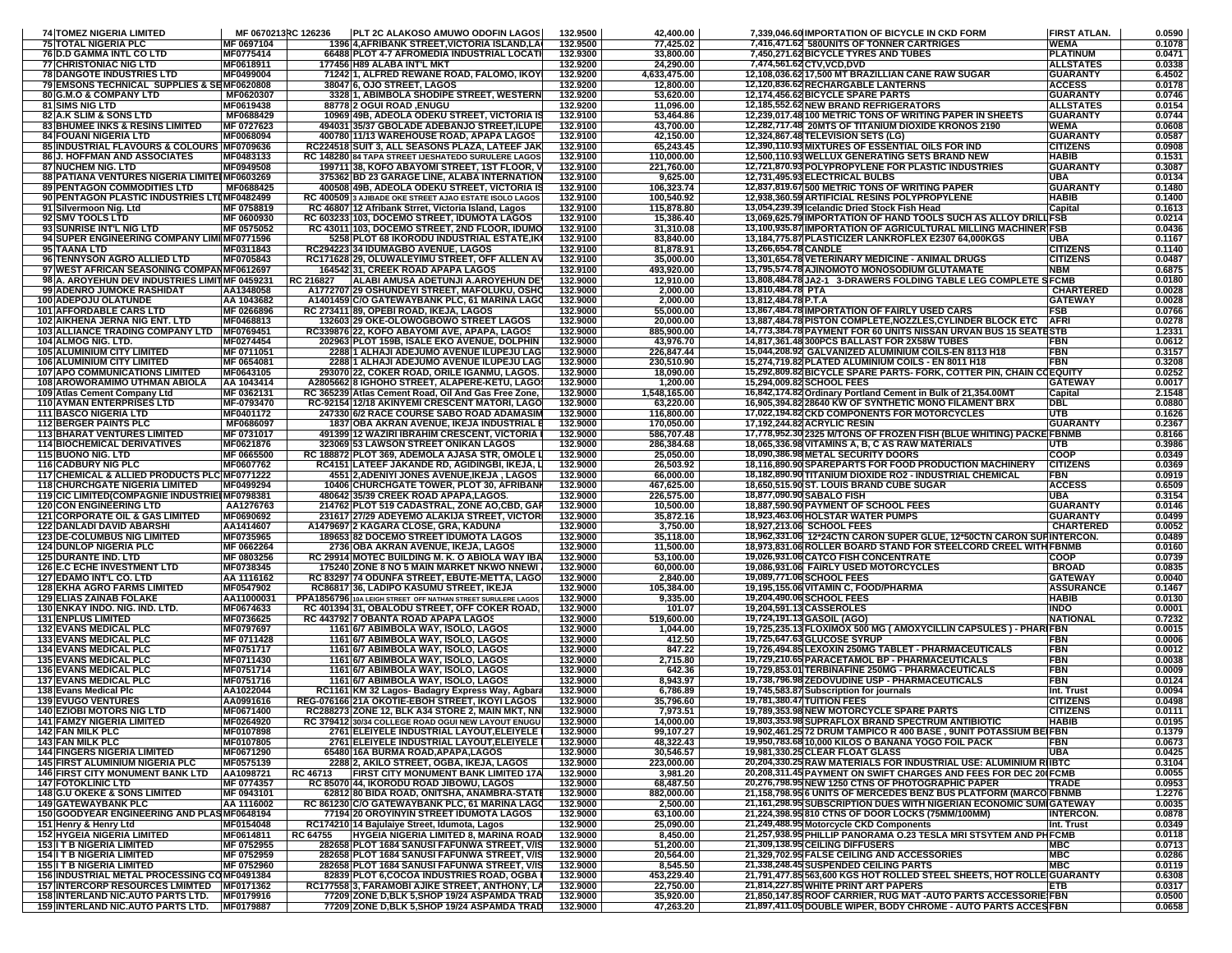| 160 INTERLAND NIC.AUTO PARTS LTD. MF0179886                                                      |                    | 77209 ZONE D, BLK 5, SHOP 19/24 ASPAMDA TRAD                                                           | 132.9000             |                        |                                                                                                                             |                          |                  |
|--------------------------------------------------------------------------------------------------|--------------------|--------------------------------------------------------------------------------------------------------|----------------------|------------------------|-----------------------------------------------------------------------------------------------------------------------------|--------------------------|------------------|
| <b>161 INTERNATIONAL PACKAGING IND. PLIMF0795852</b>                                             |                    | 4004 3 OBASA ROAD, IKEJA, LAGOS                                                                        | 132.9000             | 11,861.90<br>22,500.00 | 21,909,272.95 FOG LAMP, BRAKE PAD, AUTO JACK - AUTO PARTS ACFBN                                                             |                          | 0.0165<br>0.0313 |
|                                                                                                  |                    | RC 34508 7A CREEK ROAD APAPA LAGOS                                                                     |                      |                        | 21,931,772.95 PAPER BOARD STOCKLOTS - FOR PACKAGING INDUSTERN<br>22,002,753.45 MONOSODIUM GLUTAMATE                         |                          |                  |
| <b>162 INTERPLANETS NIGERIA LIMITED</b>                                                          | MF0727584          |                                                                                                        | 132.9000             | 70,980.50              |                                                                                                                             | HABIB                    | 0.0988           |
| 163 Interworld Product                                                                           | MF 0497699         | RC 268357 Afprint Industrial Estate, Plot 122/132 Apapa                                                | 132,9000             | 53,761.00              | 22,056,514.45 Uninterruptible Power System (Goods Are New)                                                                  | Capital                  | 0.0748           |
| 164 Interworld Product                                                                           | MF 0737830         | RC 268357 Afprint Industrial Estate, Plot 122/132 Apapa                                                | 132.9000             | 52,539.55              | 22,109,054.00 Binatone Electric Cooking Plate (Goods Are New)                                                               | Capital                  | 0.0731           |
| <b>165 Interworld Product</b>                                                                    | MF 0737850         | RC 268357 Afprint Industrial Estate, Plot 122/132 Apapa                                                | 132.9000             | 16,400.89              | 22,125,454.89 Blade, Front And Rear Guard Set, Wall Calendar, Calenda Capital                                               |                          | 0.0228           |
| 166 Interworld Product                                                                           | MF 0362676         | RC 268357 Afprint Industrial Estate, Plot 122/132 Apapa                                                | 132.9000             | 19,832.67              | 22,145,287.56 Binatone Blender With Grinder (Goods Are New)                                                                 | Capital                  | 0.0276           |
| <b>167 INTERWORLD PRODUCTS NIG LTD</b>                                                           | MF0737827          | 268357 AFRIPRINT INDUSTRIAL ESTATE PLOT 122                                                            | 132.9000             | 15,152.65              | 22,160,440.21 360 PCS OF BINATIONE PRESSURE COOKER                                                                          | UTB                      | 0.0211           |
| 168 Jeruti Industrial Services Ltd                                                               | MF 0452295         | RC 386321 Plot 109, Oyadiran Estate, Sabo-Yaba, Lago:                                                  | 132.9000             | 7,750.00               | 22,168,190.21 'Johnsons' Centrifugal Bare Pumps (Goods Are New)                                                             | Capital                  | 0.0108           |
| <b>169 JIMBEST AUTO SUPPLY CO LTD</b>                                                            | MF0709515          | RC332070 ZONE A, BLOCK 8 SHOP 1/20 ASPAMDA SI                                                          | 132.9000             | 19,834.40              | 22,188,024.61 NEW MOTOR SPARE PARTS FOR COMMERCIAL BUSI                                                                     | <b>CITIZENS</b>          | 0.0276           |
| <b>170 JOANAH IND CO LTD</b>                                                                     | MF0491862          | 264912 80 DOCEMO ST, IDUMOTA, LAGOS                                                                    | 132.9000             | 94,010.00              | 22,282,034.61 AUTO PARTS FOR COMMERCIAL VEHICLES, TRUCKS A ALLSTATES                                                        |                          | 0.1308           |
| <b>171 JOMA FROZEN FOOD PRODUCTS LTDMF0529185</b>                                                |                    | RC52210 13 REFINERY ROAD, WARRI                                                                        | 132.9000             | 1,550,271.50           | 23,832,306.11 FROZEN FISH                                                                                                   | ETB                      | 2.1578           |
| <b>172 KELWARAM NIGERIA LTD</b>                                                                  | MF0274685          | <b>1433 8A KARIMU KOTUN STREET LAGOS</b>                                                               | 132.9000             | 6,324.82               | 23,838,630.93 MITSUBISHI VEHICLES                                                                                           | FBN                      | 0.0088           |
| <b>173 KOMES VENTURES LTD</b>                                                                    | MF 0665468         | RC 120187 203 IGBOSESE RD, LAGOS                                                                       | 132,9000             | 52,500.00              | 23,891,130.93 FUNGICIDE (COPPER SULPHATE)                                                                                   | COOP                     | 0.0731           |
| <b>174 KUMAR PAWAN</b>                                                                           | AA0979608          | U891406 5, AKINSETE DRIVE, OFF JOHNSON STREE                                                           | 132.9000             | 2,000.00               | 23,893,130.93 PERSONAL HOME REMITTANCE (OCTOBER-NOVEMBERACCESS                                                              |                          | 0.0028           |
| 175 L.O. AGAZIE ELECTRICAL STORES IMF0691132                                                     |                    | RC661659 BLOCK 9 NO: 47 ALABA INT'L MARKET                                                             | 132.9000             | 22,403.00              | 23,915,533.93 ELECTRICAL MATERIALS - 1GAN 1WAY SWITCH, 13A SVETB                                                            |                          | 0.0312           |
| <b>176 LEOBEST NIGERIA LTD</b>                                                                   | <b>MF0769777</b>   | RC194227 9 TURTON STREET, SABO YABA, LAGOS                                                             | 132.9000             | 7,200.00               | 23,922,733.93 PAYMENT FOR NET PVC SHEETING (SECONDS, CLOSE STB                                                              |                          | 0.0100           |
| <b>177 LINTO INDUSTRIES LIMITED</b>                                                              | MF0659517          | 46281 136, TENANT ROAD, ABA, ABIA STATE.                                                               | 132.9000             | 400,320.00             | 24,323,053.93 4,448 BAGS OF DRIED FISH HEAD.                                                                                | <b>EQUIT</b> \           | 0.5572           |
| <b>178 LIVINCO ELECTRIC (NIG) LIMITED</b>                                                        |                    | RC682691156, MURTALA MOHAMMED HIGHWAY, CA                                                              |                      |                        |                                                                                                                             |                          |                  |
|                                                                                                  | MF 0226296         |                                                                                                        | 132.9000             | 36,496.40              | 24,359,550.33 1600 PIECES OF P30 POT INSULATORS & 6600 PIECES<br>: (DBL                                                     |                          | 0.0508           |
| <b>179 LMDA NIGERIA LIMITED</b>                                                                  | MF0631959          | RC33927 45, OJO-GIWA STREET, LAGOS STATE                                                               | 132.9000             | 106,562.47             | 24,466,112.80 INDUSTRIAL SEWING MACHINES                                                                                    | DBL                      | 0.1483           |
| <b>180 LUCHARIS NIG. LTD</b>                                                                     | MF0701502          | RC321890121 OGUNSIJI CLOSE IKEJA LAGOS STATE                                                           | 132.9000             | 64,000.00              | 24,530,112.80 RAW MATERIAL FOR THE MANUFACTURE OF ANIMAL                                                                    | FIDBL                    | 0.0891           |
| <b>181 M.CHRISS ENTERPRISES NIG LTD</b>                                                          | <b>IMF 0613294</b> | RC 27948 142, OJUELEGBA ROAD, SURULERE, LAGO                                                           | 132.9000             | 13,853.00              | 24,543,965.80 IMPORTATION OF 19,790KGS PAPER BOARD                                                                          | FSB                      | 0.0193           |
| 182 MALDINI GRANITE & MARBLES LIMITEMF0725098                                                    |                    | RC319858 41A, WESTERN AVENUE, NEAR NATIONAL                                                            | 132.9000             | 113,200.00             | 24,657,165.80 3RD QUALITY CERAMICS & MARBLE TILES                                                                           | <b>ASSURANCE</b>         | 0.1576           |
| <b>183 MEDFOD NIGERIA LIMITED</b>                                                                | MF0687690          | RC287786 67 ERICMANUEL CRESCENT OFF BODE TH                                                            | 132.9000             | 42,615.50              | 24,699,781.30 CHLORAMPHENICOL, VITAMIN, ALVIT                                                                               | ETB                      | 0.0593           |
| <b>184 MEDFOD NIGERIA LIMITED</b>                                                                | MF0687691          | RC287786 67 ERICMANUEL CRESCENT OFF BODE TH                                                            | 132.9000             | 15,000.00              | 24,714,781.30 SULPHAMETHAXAZOLE, GELATINE                                                                                   | ETB                      | 0.0209           |
| 185 MELVYN NICKSON NIGERIA LIMITED MF 0698449                                                    |                    | 205371 11E OBAGUN AVENUE MATORI, LAGOS                                                                 | 132.9000             | 42,902.84              | 24,757,684.14 34.88MTS OF VINYL ACETATE MONOMER                                                                             | WEMA                     | 0.0597           |
| <b>186 MULTICHEM INDUSTRIES LIMITED</b>                                                          | MF0689994          | 130408 PLOT D2, ISRAEL ADEBAJO CLOSE, IKEJA                                                            | 132.9000             | 36,096.00              | 24,793,780.14 ISOPROPYL ALCOHOL/N-BUTANOL                                                                                   | GUARANTY                 | 0.0502           |
| <b>187 MULTICHEM INDUSTRIES LIMITED</b>                                                          | MF0690817          | 130408 PLOT D2, ISRAEL ADEBAJO CLOSE, IKEJA                                                            | 132.9000             | 82,950.00              | 24,876,730.14 CAUSTIC SODA SOLID                                                                                            | GUARANTY                 | 0.1155           |
| <b>188 NESTLE NIGERIA PLC</b>                                                                    | MF0606051          | 6540 22/24 INDUSTRIAL AVENUE, ILUPEJU, LAGO                                                            | 132.9000             | 210,431.81             | 25,087,161.95 10,000 KGS NESTLE VITAMIN PREMIX 6169                                                                         | FBN                      | 0.2929           |
| <b>189 NIGERIA DISTILLERIES LIMITED</b>                                                          | MF0668073          | 2461 KM 40 ABEOKUTA EXP.WAY SANGO OTA O                                                                | 132.9000             | 10,500.00              | 25,097,661.95 PRINTED ROPP CAPS (31.5X24MM)                                                                                 | <b>AFRI</b>              | 0.0146           |
| <b>190 NIGERIAN ALUMINIUM EXTRUSIONS CMF0617488</b>                                              |                    | 11515 31/37 OSHODI-APAPA EXPRESSWAY, OSHO                                                              | 132.9000             | 139,650.00             | 25,237,311.95 50M/TONS OF ALUMINIUM BILLETS                                                                                 | <b>PRUDENT</b>           | 0.1944           |
| <b>191 NIGERIAN EAGLE FLOUR MILLS LIMIT MF0654522</b>                                            |                    | 30737 TOLL POINT IBADAN/LAGOS EXPRESSWAY                                                               | 132.9000             | 27,829.34              | 25,265,141.29 6,404.28 METRIC TONS WHEAT, AMSONIA, NO. 3 BETTE IBTC                                                         |                          | 0.0387           |
| 192 NIGERIAN-GERMAN CHEMICALS PLC MF0771201                                                      |                    | 3677 PLOT 144 OBA AKRAN AVENUE IKEJA LAG                                                               | 132.9000             | 24,960.77              | 25,290,102.06 ALUFOIL-DAGA/PVC                                                                                              | AFRI                     | 0.0347           |
|                                                                                                  |                    |                                                                                                        |                      |                        |                                                                                                                             |                          |                  |
| <b>193 NIGERPET COMPANY LIMITED</b>                                                              | MF 0083642         | 260315 20, ELIAS CLOSE, VICTORIA ISLAND, LAGO                                                          | 132.9000             | 7,522.26               | 25,297,624.32 AUTOMOTIVE GAS OIL                                                                                            | МВС                      | 0.0105           |
| 194 Northgate Limited                                                                            | MF0154370          | RC173309 Plot 112 Olabode George Street V/Island La                                                    | 132.9000             | 756,732.43             | 26,054,356.75 FM Radio Equipment                                                                                            | Int. Trust               | 1.0533           |
| 195 NUMED ELECT. IND. & INVEST. LTD.                                                             | MF0640622          | RC 104296 152, NNAMDI AZIKIWE STREET, IDUMOTA,                                                         | 132.9000             | 13,198.66              | 26,067,555.41 QUICK LIME (FOR WATER CLEANING AND WHITE WASHINDO                                                             |                          | 0.0184           |
| 196 NUMED ELECT. IND. & INVEST. LTD. MF0640626                                                   |                    | RC 104296 152, NNAMDI AZIKIWE STREET, IDUMOTA,                                                         | 132.9000             | 18,288.84              | 26,085,844.25 OUTDOOR WEATHER PROOF LIGHT FITTINGS                                                                          | INDO                     | 0.0255           |
| 197 NUMED ELECT. IND. & INVEST. LTD. MF0640636                                                   |                    | RC 104296 152, NNAMDI AZIKIWE STREET, IDUMOTA,                                                         | 132.9000             | 10,375.32              | 26,096,219.57 HEADLAMP GLASSES FOR VEHICLES                                                                                 | <b>INDO</b>              | 0.0144           |
| 198 OANDO PLC                                                                                    | MF0770436          | 6474 2, AJOSE ADEOGUN STREET, VICTORIA IS                                                              | 132.9000             | 16,138,818.04          | 42,235,037.61 PETROLEUM PRODUCT - 135,000 MT OF AGO AND 63                                                                  | I,IFBN                   | 22.4632          |
| <b>199 OGUNSANYA FARAMADE</b>                                                                    | AA 1095523         | A 0820622 90 AWOLOWO RD, IKOYI LAGOS                                                                   | 132.9000             | 10,075.90              | 42,245,113.51 SCHOOL FEES                                                                                                   | COOP                     | 0.0140           |
| <b>200 OLAM NIGERIA LIMITED</b>                                                                  | MF-0650769         | RC-140655 PLOT 2, BLOCK K, ILASAMAJA IND ESTATE                                                        | 132.9000             | 540.500.00             | 42,785,613.51 3000 MT OF THAI PAR BOILED RICE 10% BROKEN                                                                    | DBL                      | 0.7523           |
| <b>201 OLAM NIGERIA LIMITED</b>                                                                  | MF0614552          | OLAM NIGERIA LIMITED PLOT 2, BLOCK K<br><b>≀C140655</b>                                                | 132.9000             | 460,000.00             | 43,245,613.51 2000MTS THAI PARBOILED RICE                                                                                   | <b>FCMB</b>              | 0.6403           |
| 202 Olam Nigeria Limited                                                                         | MF0662179          | RC140655 Plot 2, Block A, Ilasamaja Ind. Estate, Lagos                                                 | 132.9000             | 615,000.00             | 43,860,613.51 Parboiled Rice                                                                                                | NAMBI                    | 0.8560           |
| 203 OLATUNJI SAMUEL                                                                              | AA 1043688         | A1065304 C/O GATEWAYBANK PLC, 61 MARINA LAGO                                                           | 132,9000             | 2,000.00               | 43,862,613.51 SCHOOL FEES                                                                                                   | <b>GATEWAY</b>           | 0.0028           |
| <b>204 OLUSEGUN FADAHUNSI</b>                                                                    | AA0985343          | A1190950 PLOT 1669 OYIN JOLAYEMI STREET, VICTO                                                         | 132.9000             | 771.49                 | 43,863,385.00 EXAMINATION FEES                                                                                              | <b>GUARANTY</b>          | 0.0011           |
| 205 OLYMPIC ENTERPRISES NIG LTD                                                                  | MF0710510          | RC57706 4, DABARA STREET, OLOWOGBOWO, LAGO                                                             | 132.9000             | 96,900.00              | 43,960,285.00 POLYPROPYLENE INJECTION                                                                                       | <b>CITIZENS</b>          | 0.1349           |
| <b>206 OLYMPIC INKS LIMITED</b>                                                                  | MF0660641          | 133210 4, DABARA STREET, OLOWOGBOWO, LAGO                                                              | 132.9000             | 43,600.00              | 44,003,885.00 20,000 MT OF TITANIUM DIOXIDE KRONOS.                                                                         | EQUITY                   | 0.0607           |
| 207 ONUORAH NNAMDI A.                                                                            | AA 1214278         | AO-344445 21 ROAD, Z CLOSE, HOUSE 1, FESTAC TOW                                                        | 132.9000             | 4,000.00               | 44,007,885.00 SCHOOL BILL REMITTANCE - BOOKS, ROOM AND RENT DBL                                                             |                          | 0.0056           |
|                                                                                                  |                    |                                                                                                        |                      |                        |                                                                                                                             |                          |                  |
| 208 PORTHARCOURT REFINING COMPANIMF0087215                                                       |                    | 120313 ALESA ELEME PORTHARCOURT                                                                        | 132.9000             | 25,400.90              | 44,033,285.90 SPARE PARTS (1 UNIT FAN SHAFT WITH KEYS, 4 UNITS INTERCON.                                                    |                          | 0.0354           |
| 209 PRIMA IMPEX (NIG) LIMITED                                                                    | MF0661066          | RC 215875 12 AKINWANDE STREET ALABA COKER LA                                                           | 132.9000             | 95,200.00              | 44,128,485.90 LOW DENSITY POLYTHYLENE GRADE BF110: PLASTIC TRUST                                                            |                          | 0.1325           |
| 210 PRIMA IMPEX (NIG) LIMITED                                                                    | MF0661068          | RC 215875 12 AKINWANDE STREET ALABA COKER LA                                                           | 132.9000             | 231,400.00             | 44,359,885.90 PLASTIC RAW MATERIAL: LINEAR LOW DENSITY POLY TRUST                                                           |                          | 0.3221           |
| <b>211 PRIMA IMPEX NIGERIA LIMITED</b>                                                           | MF 0793649         | RC215875 12, AKINWADE STREET, ALABA- COKER, LA                                                         | 132.9000             | 207,400.00             | 44,567,285.90 POLYPROPYLENE GRADE H380F 170 MT - PLASTIC RAVIDBL                                                            |                          | 0.2887           |
| 212 PRIMA IMPEX NIGERIA LIMITED                                                                  | MF 0793645         | RC215875 12, AKINWADE STREET, ALABA- COKER, LA                                                         | 132.9000             | 96,320.00              | 44,663,605.90 GRADE H1501 86 MT POLYPROPYLENE                                                                               | DBL                      | 0.1341           |
| 213 PRIMA IMPEX NIGERIA LIMITED                                                                  | MF 0793646         | RC215875 12, AKINWADE STREET, ALABA- COKER, LA                                                         | 132,9000             | 96,320.00              | 44,759,925.90 RAW MATERIALS FOR PLASTIC PRODUCTION: POLYP<br><b>RDBL</b>                                                    |                          | 0.1341           |
| <b>214 QUORUM INDUSTRIES LIMITED</b>                                                             | MF 0797643         | RC-261507 12, OYEBOLA STREET, OJOTA, LAGOS ST/                                                         | 132.9000             | 45,300.00              | 44,805,225.90 15MT OF ANTISOL FL 30,000 CELLULOSE POLYMER -                                                                 | DBL                      | 0.0631           |
| 215 RANBAXY NIGERIA LIMITED                                                                      | MF 0714856         | RC95102 ABIMBOLA HOUSE, 24 ABIMBOLA STREET,                                                            | 132.9000             | 10,265.28              | 44,815,491.18 SORBITOL (PHARMACEUTICAL RAW MATERIALS)                                                                       | DBL                      | 0.0143           |
| <b>216 REDSTAR EXPRESS</b>                                                                       | AA1365219          | 200303170, INT'L AIRPORT ROAD, MAFOLUKU, IKEJ                                                          | 132.9000             | 230,350.50             | 45,045,841.68 COURIER DELIVERY SERVICE CHARGE                                                                               | GUARANTY                 | 0.3206           |
| 217 RUMBU SACKS NIG. LTD                                                                         | MF 0263585         | RC 410109 KM 4, HADEJIA RD, TOKARAWA KANO                                                              | 132.9000             | 29,791.00              | 45,075,632.68 LAMINATION MACHINERY & SPARE                                                                                  | COOP                     | 0.0415           |
| <b>218 SAMRIRA INTL LTD</b>                                                                      | MF0631852          | RC119806 21, IDOLUWO STR, LAGOS                                                                        | 132.9000             | 11,080.84              | 45,086,713.52 AUTOMOBILE SPARES FOR COMMERCIAL VEHICLES                                                                     | <b>CITIZENS</b>          | 0.0154           |
| 219 SOCIETE DE COMPOUNDAGE NIGERI/MF0604582                                                      |                    | 360677 16-18 YOUNG SHALL GROW ROAD, SATEL                                                              | 132.9000             | 95,000.00              | 45,181,713.52 POLYVINYL CHLORIDE RESINS GRADE SE-950 (INDUST UBA                                                            |                          | 0.1322           |
| 220 SONVIG INTERCONTINENTAL IND.LTDMF 0800237                                                    |                    | 461774 83, OBA OLOTO RING RD. OTTO AWORI LAG                                                           | 132.9000             | 21,650.00              | 45,203,363.52 2000KGS OF VAT JADE GREEN FFB (GRAINS)                                                                        | WEMA                     | 0.0301           |
| <b>221 SOSOLISO LIMITED</b>                                                                      | AA0408587          | RC 25368015 HENRY ADEFOWOPE CRESCENT, OPEBI                                                            | 132.9000             | 36,506.00              | 45,239,869.52 AIRCRAFT LEASE PAYMENT                                                                                        | DBL                      | 0.0508           |
| <b>222 STARCOMMS LIMITED</b>                                                                     | MF0810495          | 276160 PLOT 1261C, BISHOP KALE CLOSE OFF SA                                                            | 132.9000             | 295,200.00             | 45,535,069.52 WIRELESS TRANSMISSION & RECEPTION TELEPHONY GUARANTY                                                          |                          | 0.4109           |
| 223 SUSHIRA LTD                                                                                  | MF0704655          | RC 600206 34, IDUMAGBO AVENUE, LAGOS                                                                   | 132.9000             | 15,544.79              | 45,550,614.31 KEROSENE STOVES                                                                                               | <b>CITIZENS</b>          | 0.0216           |
| 224 SWORD SWEETS CONFEC.NIG. LTD   MF 0263735                                                    |                    | RC 29243 PLOT 6, OLUBADAN EST. NEW IFE RD. IBA                                                         | 132.9000             | 40,016.53              | 45,590,630.84 WRAPPING PAPER FOR CONFECTIONERY                                                                              | COOP                     | 0.0557           |
| 225 TADECO INDUSTRIAL ENT NIG LTD MF0547320                                                      |                    |                                                                                                        |                      |                        | 45,657,537.20 WHITE BOND PAPER IN REALS                                                                                     |                          |                  |
| 226 TADECO INDUSTRIAL ENTERPRISES (MF0547334                                                     |                    | RC 84536 21 KOSOKO STREET LAGOS                                                                        | 132.9000<br>132.9000 | 66,906.36<br>87,963.04 |                                                                                                                             | ACB<br><b>ASSURANCE</b>  | 0.0931<br>0.1224 |
| 227 TECHNOLOGY DISTRIBUTION LIMITED MF0810166                                                    |                    | RC84536 21, KOSOKO STREET, LAGOS                                                                       |                      |                        | 45,745,500.24 DRAWING SHEET                                                                                                 |                          |                  |
|                                                                                                  |                    | 351814 13A IDOWU MARTINS STREET V/ISLAND LA                                                            | 132.9000             | 318,383.50             | 46,063,883.74 COMPONENTS FOR MANUFACTURING OF DESKTOP C(INTERCON.                                                           |                          | 0.4431           |
| 228 TISCO NIG. LTD                                                                               | MF 0665433         | RC 19988 TISCO PLAZA, ALAUSA IKEJA, LAGOS                                                              | 132.9000             | 12,450.00              | 46,076,333.74 IND. MACHINERIES                                                                                              | COOP                     | 0.0173           |
| 229 TOTAL FINAELF NIGERIA PLC.                                                                   | MF 0174622         | 1396 4, AFRIBANK STREET VICTORIA ISLAND LA                                                             | 132.9000             | 16,194,568.55          | 62,270,902.29 30,000MT OF PREMIUM MOTOR SPIRIT(PMS)                                                                         | ZENITH                   | 22.5408          |
| 230 TRUST AND GUARANTEE INSURANCE AA0977994                                                      |                    | 160563 PLOT 1690, BURAIMOH KENKU STREET, VIO                                                           | 132.9000             | 22,394.42              | 62,293,296.71 FIRE COVER & EXCESS OF LOSS MINIMUM AND DEPOS ACCESS                                                          |                          | 0.0312           |
| 231 TRUST AND GUARANTEE INSURANCE AA0979601                                                      |                    | 160563 PLOT 1690, BURAIMOH KENKU STREET, VI                                                            | 132.9000             | 38,306.91              | 62,331,603.62 PAYMENT FOR YEAR 2004 1ST, 2ND & 3RD QUARTERS   ACCESS                                                        |                          | 0.0533           |
| <b>232 UDUJI ELECTRICAL LIMITED</b>                                                              |                    | RC240424 NO. 1 ST. PARTRICK STREET, OJO - ALABA                                                        | 132.9000             | 17,840.18              | 62,349,443.80 SWITCH BOARD, ELECTRIC FUSE                                                                                   | ETB                      | 0.0248           |
| <b>233 UDUJI ELECTRICAL LIMITED</b>                                                              | MF0691607          |                                                                                                        |                      |                        |                                                                                                                             | ETB                      | 0.0457           |
|                                                                                                  | MF0691606          | RC240424 NO. 1 ST. PARTRICK STREET, OJO - ALABA                                                        | 132,9000             | 32,826.80              | 62,382,270.60 ELECTRIC STOVE                                                                                                |                          |                  |
| 234 UNIQUE PHARMACEUTICALS LIMITED MF0664098                                                     |                    | 75681 11 FATAI ATERE WAY MATORI, MUSHIN, LA                                                            | 132.9000             | 67,040.00              | 62,449,310.60 POSITIVE OFFSETS PRINTING PLATES WITH DEVELOPHUBA                                                             |                          | 0.0933           |
| 235 UROCHEK PHARMACEUTICAL NIG. LTMF0469896                                                      |                    | 189226 464 IKORODU RD, KETU LAGOS                                                                      | 132.9000             | 10,172.53              | 62,459,483.13 NIGROSINE BLN BASE 1500KG                                                                                     | AFRI                     | 0.0142           |
| <b>236 VARIATIONS LIMITED</b>                                                                    | MF0735474          | <b>249054 ZONE 3 NO 47 NWAGBALA ESTATE NNEWL</b>                                                       | 132.9000             | 400,290.00             | 62,859,773.13 USED MOTORCYCLE                                                                                               | <b>INTERCON.</b>         | 0.5572           |
| 237 VEEVEE PAPER PRODUCTS LIMITED MF0698076                                                      |                    |                                                                                                        | 132.9000             | 54,909.09              | 62,914,682.22 AUTOMATIC STRAPPING MACHINE                                                                                   | <b>HABIB</b>             | 0.0764           |
| 238 VIVIAN ANYANWU                                                                               | AA1085045          | RC 462986 35/37 GBOLADE ADEBANJO STREET ILUPEJU LAGOS<br>A2579064 634 ADEYEMO ALAKIJA STREET, VICTORIA | 132.9000             |                        | 62,914,727.22 APPLICATION FEES                                                                                              | <b>ASSURANCE</b>         | 0.0001           |
|                                                                                                  |                    |                                                                                                        |                      | 45.00                  |                                                                                                                             |                          |                  |
| 239 WEST AFRICA MILK COMPANY                                                                     | MF 0711471         | 11330 PLOT 7B ACME ROAD OGBA IKEJA LAGOS                                                               | 132.9000             | 276,180.00             | 63,190,907.22 SKIMMED MILK POWDER HHHS 30+                                                                                  | FBN                      | 0.3844           |
| <b>240 YASHE TRADING COMPANY LTD</b>                                                             | AA1291134          | 18325 252, NNAMDI AZIKIWE WAY, KADUNA STAT                                                             | 132.9000             | 7,660.00               |                                                                                                                             | <b>GUARANTY</b>          | 0.0107           |
| 241 Bencovik Nigeria Limited                                                                     | MF0642146          | RC140261 31/32, Afariogun Street, Ajao Estate, Lagos                                                   | 132.8900             | 27,376.00              | G3,198,567.22 MEDICAL FEES<br>63,225,94 <u>3.22 Diesel Engine - Single Phase Alternator 230V/150HZ Mod<sub>I</sub>NAMBL</u> |                          | 0.0381           |
| 242 CENTURY DYES&CHEM LTD                                                                        | MF 0546818         | 85302 PLT PC 30, AFRIBANK ST. V/ISLAND                                                                 | 132.8900             | 54,562.20              | 63,280,505.42 RAW MAT.DISP. ORANGE FOR DYESTUFF                                                                             | <b>REGENT</b>            | 0.0759           |
| <b>243 CHELLARAMS PLC</b>                                                                        | MF0760517          | RC 63912, GORIOLA STREET, VICTORIA ISLAND, LA                                                          | 132.8900             | 45,414.00              | 63,325,919.42 CETYL ALCOHOL (CHEMICALS)                                                                                     | <b>INDO</b>              | 0.0632           |
| 244 CHINA EXPORT PROMOTION CO. NIG. MF 0752654<br>245 CHINA EXPORT PROMOTION CO. NIG. MF 0752299 |                    | 94738 136/138 NNAMDI AZIKIWE STREET, LAGOS<br>947381136/138 NNAMDI AZIKIWE STREET, LAGOS I             | 132.8900<br>132.8900 | 85,249.00<br>55,277.00 | 63,411,168.42 CARTONS OF CERAMIC TILES<br>63,466,445.42 WOODFREE WHITE PAPER                                                | <b>MBC</b><br><b>MBC</b> | 0.1186<br>0.0769 |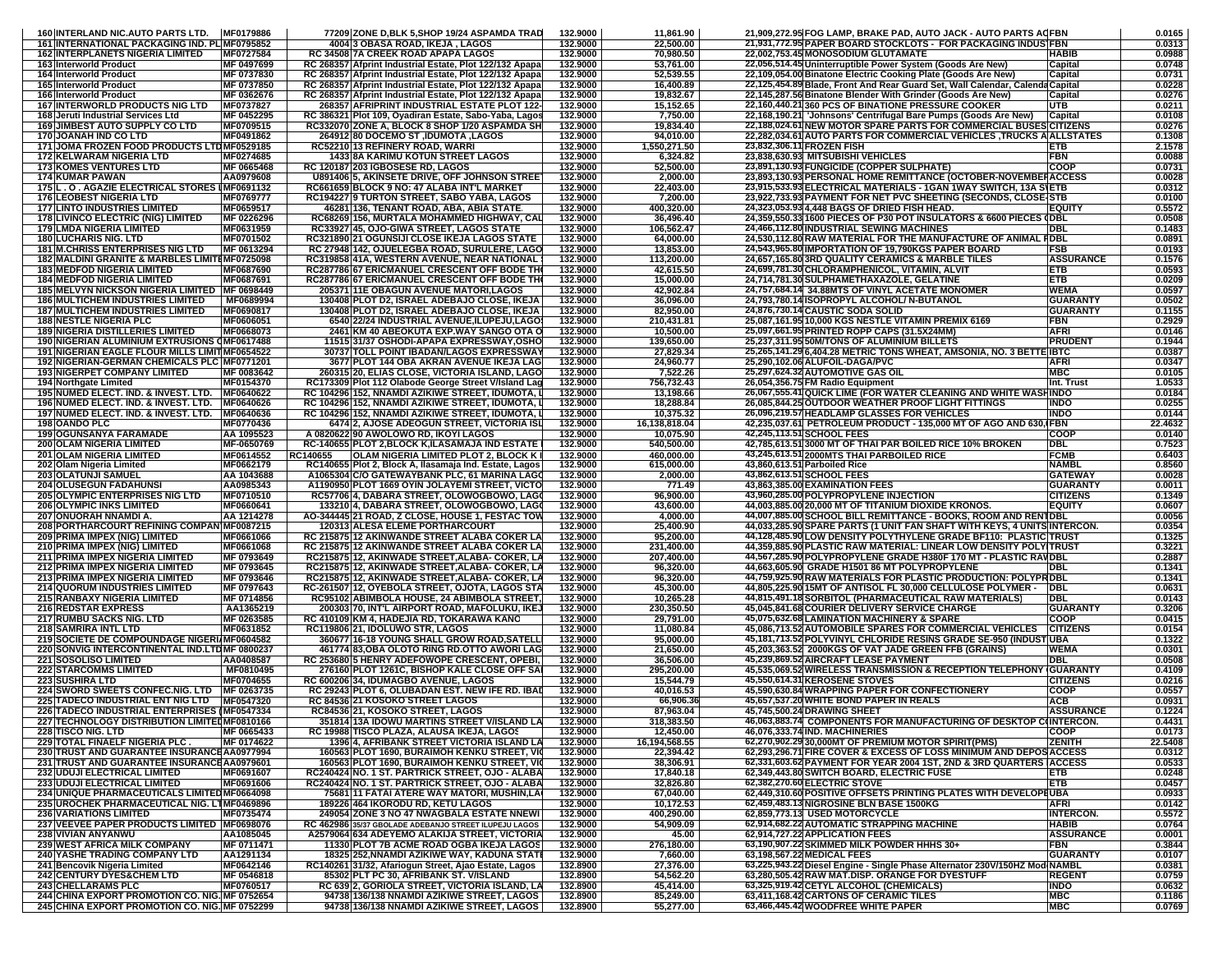| <b>246 EMEL ENTERPRISES LIMITED</b>                                                   | MF 0752256               |        | 28701 136/138 NNAMDI AZIKIWE STREET, LAGOS                                                             | 132.8900             | 45,195.00                | 63,511,640.42 GLASS GLOBES                                                                                                             | <b>MBC</b>                        | 0.0629           |  |
|---------------------------------------------------------------------------------------|--------------------------|--------|--------------------------------------------------------------------------------------------------------|----------------------|--------------------------|----------------------------------------------------------------------------------------------------------------------------------------|-----------------------------------|------------------|--|
| <b>247 EMEL ENTERPRISES LIMITED</b>                                                   | MF 0651718               |        | 28701 136/138 NNAMDI AZIKIWE STREET, LAGOS                                                             | 132.8900             | 11,573.00                | 63,523,213.42 DINNER SETS                                                                                                              | <b>MBC</b>                        | 0.0161           |  |
| 248 EMEL ENTERPRISES LTD.                                                             | MF0748473                |        | RC28701 136/138 NNAMDI AZIKIWE STREET, IDUMOT                                                          | 132.8900<br>132.8900 | 7,716.00                 | 63,530,929.42 TEA CUP SETS, DINNER SETS<br>63,532,929.42 PTA                                                                           | <b>DBL</b><br><b>CHARTERED</b>    | 0.0107<br>0.0028 |  |
| <b>249 EZEAMANZO HENRY</b><br>250 FATA TANNING EXPORT PROCESSING MF0683405            | AA1413382                |        | A2512717 55, OGUNLANA DRIVE, SURULERE, LAGOS<br>356997 PLOT 53, CHALLAWA INDUSTRIAL ESTATE             | 132.8900             | 2,000.00<br>84,720.00    | 63,617,649.42 CHEMICALS AND EQUIPMENTS FOR TANNING INDUSTRINBM                                                                         |                                   | 0.1179           |  |
| 251 Global Ventures Nigeria Ltd                                                       | MF0707861                |        | RC21711 21, Olosa Street, Victoria Island, Lagos                                                       | 132.8900             | 65,000.00                | 63,682,649.42 Unsweetened Fullcream Milk                                                                                               | <b>NAMBL</b>                      | 0.0905           |  |
| <b>252 JAGAL PHARMA LIMITED</b>                                                       | MF0831383                |        | RC127660 JAGAL HOUSE, JAGAL ROAD, OFF IKOSI R                                                          | 132.8900             | 135,042.23               | 63,817,691.65 108, TONNES OF SODIUM TALLOWATE PACKED IN 3600 DBL                                                                       |                                   | 0.1879           |  |
| 253 JAGAL PHARMA LIMITED                                                              | MF0498047                |        | RC127660 JAGAL HOUSE, JAGAL ROAD, OFF IKOSI R                                                          | 132.8900             | 119,188.00               | 63,936,879.65 4000 KGS MONOSULFIRAM BP (ACTIVE PHARMACEUTIOBL                                                                          |                                   | 0.1659           |  |
| 254 LAVIGAR PROCESSING & PACKAGIN(MF0572371                                           |                          |        | 462041175, OREGUN ROAD IKEJA LAGOS                                                                     | 132.8900             | 169.038.00               | 64,105,917.65 FROZEN FISH                                                                                                              | <b>CON. TRUST</b>                 | 0.2353           |  |
| 255 Lavigar Processing & Pkg Ltd                                                      | MF0090467                |        | RC462041 35, Oregun Road, Ikeja, Lagos                                                                 | 132.8900             | 162,800.00               | 64,268,717.65 Circular Weaving Looms and Production Machinery                                                                          | <b>NAMBL</b>                      | 0.2266           |  |
| <b>256 LIBERTY INDUSTRIES LIMITED</b><br>257 MATROC CHEMICALS AND ALLIED INIMF0683919 | MF 0641800               |        | 21173 17, FATAI ATERE WAY, MATORI INDUSTRIA<br>250144 1, OKIGWE ROAD ABA                               | 132.8900<br>132.8900 | 16,300.00<br>251,746.31  | 64,285,017.65 MOULDS FOR SPADES AND WHEEL BARROWS<br>64,536,763.96 MOLDA 3 NORMAL                                                      | <b>MBC</b><br><b>NBM</b>          | 0.0227<br>0.3504 |  |
| 258 Midway Ventures Limited                                                           | MF0696631                |        | RC78434 31/32, Afariogun Street, Ajao Estate, Lagos                                                    | 132.8900             | 111,808.48               | 64,648,572.44 Artificial Resins HD Film PF 150                                                                                         | NAMBI                             | 0.1556           |  |
| 259 MONTANA INDUSTRIES NIG. LIMITED MF-0576740                                        |                          |        | RC168635 KM 16 IKORODU ROAD, OJOTA, LAGOS ST                                                           | 132.8900             | 20,573.78                | 64,669,146.22 PREPARED PIGMENTS-RAW MATERIALS FOR PRODU                                                                                | <b>IDBL</b>                       | 0.0286           |  |
| <b>260 NADINA INDUSTRIES LIMITED</b>                                                  | MF0524281                |        | RC185508 PLOT 4A BLOCK A PA OLU OSHINKEYE CR                                                           | 132.8900             | 80,640.00                | 64,749,786.22 WHITE PRINTING PAPER FOR BOOK PRODUCTION                                                                                 | <b>BOND</b>                       | 0.1122           |  |
| <b>261 NADINA INDUSTRIES LIMITED</b>                                                  | MF0524279                |        | RC185508 PLOT 4A BLOCK A PA OLU OSHINKEYE CR                                                           | 132.8900             | 319,360.00               | 65,069,146.22 A4 ULTRA IMAGE (210 X 297 MM) PAPER                                                                                      | <b>BOND</b>                       | 0.4445           |  |
| <b>262 NAGODE IND LTD</b>                                                             | MF-0701731               |        | RC-134615 159-161 LADIPO STREET MATORI MUSHIN,                                                         | 132.8900             | 235,200.00               | 65,304,346.22 168.0MT POLYMERIC POLYOL YUKOL.1537                                                                                      | DBL                               | 0.3273           |  |
| <b>263 NIGERIAN BREWERIES PLC</b><br>264 NORFOLK PAPER AND PACKAGING L MF0408275      | AA1026502                | RC 613 | NIGERIAN BREWERIES LIMITED. IGANMU H<br>RC258892 1 AKINYEMI CRESCENT, MATORI, MUSHIN,                  | 132.8900<br>132.8900 | 144,894.71<br>148,200,00 | 65,449,240.93 Royalty payment on Maltina for the period July to Septem FCMB<br>65,597,440.93 WHITE PRINTING PAPER IN SHEETS            | <b>BOND</b>                       | 0.2017<br>0.2063 |  |
| <b>265 NYCIL LIMITED</b>                                                              | MF0711745                |        | 27148 24 TALABI STREET OFF ADENIYI JONES IK                                                            | 132.8900             | 19,500.57                | 65,616,941.50 THINNER/SOLVENT FOR PAINT & VARNISH SOLVE                                                                                | <b>AFRI</b>                       | 0.0271           |  |
| <b>266 OMKAR RESOURCES LTD</b>                                                        | MF0559029                |        | 496334 15, MANDILAS HOUSING EST. BENIN SAPE                                                            | 132.8900             | 250,000.00               | 65,866,941.50 FROZEN FISH                                                                                                              | <b>CON. TRUST</b>                 | 0.3479           |  |
| <b>267 RAGOLIS WATERS LIMITED</b>                                                     | MF 0752600               |        | 38563 64, LAGOS ROAD, IKORODU, LAGOS.                                                                  | 132.8900             | 47,800.94                | 65,914,742.44 BOTTLE CAPS                                                                                                              | <b>MBC</b>                        | 0.0665           |  |
| <b>268 ROMARONG NIGERIA LIMITED</b>                                                   | MF0612409                |        | 318663 311, WHARF ROAD APAPA LAGOS                                                                     | 132.8900             | 120,249.69               | 66,034,992.13 PVC FLEX SHEET                                                                                                           | <b>NBM</b>                        | 0.1674           |  |
| <b>269 SAMEER ENT NIG LTD</b>                                                         | MF0528345                |        | RC26332 239C KOFO ABAYOMI STREET, VICTORIA I                                                           | 132.8900             | 98,178.00                | 66,133,170.13 COMPACT PETROL GENERATORS                                                                                                | <b>DBL</b>                        | 0.1366           |  |
| 270 SOMOTEX NIGERIA LIMITED<br>271 Sonnex Packaging                                   | MF-0576741<br>MF 0786402 |        | RC308383 KM 16 IKORODU ROAD, OJOTA, LAGOS ST<br>RC 308220 KM 16, Ikorodu Road, Behind Philips, Ojota,  | 132.8900<br>132.8900 | 266,325.26<br>130,958.41 | 66,399,495.39 CKD COMPONENTS FOR MANUFACTURING AIR CONDITIDBL<br>66,530,453.80 Pet Resins (Raw Materials)                              | Capital                           | 0.3707<br>0.1823 |  |
| <b>272 SOULMATE INDUSTRIES LTD</b>                                                    | MF0631807                |        | RC204468 34 OGUNSOLA STREET, AGUDA LAGOS                                                               | 132.8900             | 47,379.44                | 66,577,833.24 15,750 KG, NCS 214PA RESIN 4, 4000 KG 31 NATAPAE SPR CITIZENS                                                            |                                   | 0.0659           |  |
| 273 A&P FOODS LTD                                                                     | MF0703213                |        | RC87352 239C KOFO ABAYOMI STREET, VICTORIA I                                                           | 132.8800             | 198,261.00               | 66,776,094.24 POLY PROPYLENE - ARTIFICIAL RESINS                                                                                       | DBL                               | 0.2759           |  |
| 274 ABB ELECTRICAL SYSTEMS LIMITED MF 0824612                                         |                          |        | 260897 PLOT C BLOCK 1 INDUSTRIAL AVENUE ILU                                                            | 132.8800             | 38,333.06                | 66,814,427.30 ELECTRIC MATERIALS- COPPERS BANS & PVC PLATESZENITH                                                                      |                                   | 0.0533           |  |
| <b>275 ACB INT BANK PLC</b>                                                           | AA1054379                |        | RC 453 106/108 BROAD STREET LAGOS                                                                      | 132.8800             | 215.80                   | 66,814,643.10 SWIFTNET FINANCIAL SERVICES                                                                                              | <b>ACB</b>                        | 0.0003           |  |
| 276 ALFA MAGNETICS IND. LTD<br><b>277 ALFA MAGNETICS IND. LTD</b>                     | MF0643708<br>MF0696848   |        | 495158 16, IJORA CAUSEWAY, APAPA LAGOS<br>495158116, IJORA CAUSEWAY, APAPA LAGOS                       | 132.8800<br>132.8800 | 38,100.00                | 66,852,743.10 RAW MATERIAL- POLYCARBONATE (LEXAN001020/102 ZENITH<br>66,928,943.10 INDUSTRIAL CHEMICAL- POLYCARBONATE (LEXAN OQ ZENITH |                                   | 0.0530<br>0.1060 |  |
| <b>278 AMMEX ENTERPRISES</b>                                                          | MF0643067                |        | 997153 1/3 CREEK ROAD COTTAGE 6, ROOM D AP.                                                            | 132.8800             | 76,200.00<br>24,520.00   | 66,953,463.10 AGRICULTURAL MACHINERY- MILLING MACHINE                                                                                  | <b>ZENITH</b>                     | 0.0341           |  |
| <b>279 ASHTRADE NIGERIA LIMITED.</b>                                                  | MF0519950                |        | RC488248 47-57 MARTINS STREET LAGOS,LAGOS.                                                             | 132.8800             | 16,373.19                | 66,969,836.29 AGRICULTURE RIGID PVC PIPES & FITTINGS.                                                                                  | <b>OMEGA</b>                      | 0.0228           |  |
| 280 ATILADE OKUNS IND LTD                                                             | MF0658812                |        | 110138 NO 8/10 ITAPEJU STREET, APAPA, LAGOS                                                            | 132.8800             | 63,945.00                | 67,033,781.29 FAN BLADE AND RODS                                                                                                       | <b>PRUDENT</b>                    | 0.0890           |  |
| 281 BAN BIZ PHARM (NIG) LTD                                                           | MF0940859                |        | 138234 45, OWODUNNI STREET, IWAYA, YABA LAO                                                            | 132.8800             | 74,000.00                | 67,107,781.29 RAW MATERIAL FOR PHARMACEUTICAL INDUSTRY- COZENITH                                                                       |                                   | 0.1030           |  |
| <b>282 BERLIAC ENGINEERING CO. LTD.</b>                                               | MF0639046                |        | 79604 523 AGEGE MOTOR ROAD, SHOGUNLE-OSH                                                               | 132.8800             | 31,003.90                | 67,138,785.19 INDUSTRIAL MATERIALS- COMPRESSED ASBESTORS JZENITH                                                                       |                                   | 0.0431           |  |
| 283 BERLIAC ENGINEERING CO. LTD.<br><b>284 CLARION INDUSTRIES LTD</b>                 | MF 0639045<br>MF 0788918 |        | 79604 523 AGEGE MOTOR ROAD, SHOGUNLE-OSH<br>RC 243475 PLOT 30, OHIA UMUNONO INDUSTRIAL SCH             | 132.8800<br>132.8800 | 650,397.52<br>166.039.84 | 67,789,182.71 ALUMINIUM PLATE NOT ALLOYED<br>67,955,222.55 SATURATED MONOHYDRIC ALCHOHOL                                               | <b>ZENITH</b><br><b>GUARDIAN</b>  | 0.9051<br>0.2311 |  |
| <b>285 COMRADE CYCLE NIG LTD</b>                                                      | MF0565399                |        | 28358 77/79 ERIC MOORE ROAD SURU LERE LAG                                                              | 132.8800             | 77,601.68                | 68,032,824.23 COMPLETE BICYCLES IN CKD CONDITION                                                                                       | <b>BROAD</b>                      | 0.1080           |  |
| 286 CROWNSTAR COMM. INVEST LTD                                                        | MF0696673                |        | 81823 13, EREKO STREET, IDUMOTA, LAGOS                                                                 | 132.8800             | 45,187.18                | 68,078,011.41 ELECTRONIC RADIO CASSETTE RECORDERS                                                                                      | <b>ZENITH</b>                     | 0.0629           |  |
| 287 CROWNSTAR COMM. INVESTMENT LTMF0703566                                            |                          |        | RC81823 13, EREKO STREET, LAGOS STATE                                                                  | 132.8800             | 53,868.98                | 68,131,880.39 GAS COOKERS                                                                                                              | DBL                               | 0.0750           |  |
| <b>288 D&amp;S TRADING COMPANY LTD</b>                                                | MF0655617                |        | 21700 25 ASA AFARIOGUN ST STR, AJAO ESTATI                                                             | 132.8800             | 19,016.00                | 68,150,896.39 DAIRY KING INSTANT MILK POWDER                                                                                           | <b>ZENITH</b>                     | 0.0265           |  |
| <b>289 DEEJAY INT'L LTD</b><br><b>290 DEVIKA NIGERIA LTD</b>                          | MF0749182<br>MF0600056   |        | 114018 2 OBANIKORO STR IDUMOTA LAGOS<br>114045 9, OJON STREET OFF AGORO ST. IDUMOT/                    | 132.8800<br>132.8800 | 18,000.00<br>14,921.39   | 68,168,896.39 RAZOR BLADE<br>68,183,817.78 TABLE LAMPS                                                                                 | <b>ZENITH</b><br><b>ZENITH</b>    | 0.0250<br>0.0208 |  |
| <b>291 DIRECT ON PC LIMITED</b>                                                       | AA1215414                |        | RC-349178 48 INDUSTRIAL AVENUE ILUPEJU LAGOS                                                           | 132.8800             | 231,650.00               | 68,415,467.78 BANDWIDTH CHARGES FOR 3.9MBRS,6,500KBRS,9.0HBDBL                                                                         |                                   | 0.3224           |  |
| 292 DIRECTORATE OF TECHNICAL AID COAA 1422174                                         |                          |        | FPA 000010 MINISTRY OF FOREIGN AFFAIRS, WUSE ZO                                                        | 132.8800             | 470,600.00               | 68,886,067.78 PAYMENT OF VOLUNTEERS OCTOBER 2004 ALLOWAN (FBNMB                                                                        |                                   | 0.6549           |  |
| 293 DRACO ASSOCIATES LTD                                                              | MF0181901                |        | RC 180721 25A EMEJULU STREET ONITSHA                                                                   | 132.8800             | 230,400.00               | 69,116,467.78 2560 BAGS OF FISH HEAD                                                                                                   | <b>ACB</b>                        | 0.3206           |  |
| <b>294 DUNLOP NIGERIA LTD</b>                                                         | MF0574989                |        | RC2736 3, OBA AKRAN AVENUE, IKEJA, LAGOS                                                               | 132.8800             | 17,434.00                | 69,133,901.78 60K FEED SCREW FOR NAKATA PA3 EXTRUDER T1316 CHARTERED                                                                   |                                   | 0.0243           |  |
| 295 DYS TROCCA VALSESIA & CO LTD<br>296 ELBE PHARMA NIGERIA LIMITED.                  | MF0758784<br>MF0598287   |        | RC1167 3 APAPA OSHODI EXPRESSWAY, IBAFON, I<br>202889 4, AKANBI DANMOLA STREET, IKOYI, LAG             | 132.8800<br>132.8800 | 62,286.91<br>54,054.00   | 69,196,188.69 ELECTRICAL EQUIPMENT, WIRING CABLES<br>69,250,242.69 PHARMACEUTICALS- VISITA CREAM                                       | <b>CHARTERED</b><br><b>ZENITH</b> | 0.0867<br>0.0752 |  |
| <b>297 ELEME PETROCHEMICALS CO LTD</b>                                                | MF 0824932               |        | <b>RC 121777 ELEME PETROCHEMICAL COMPLEX, PORT</b>                                                     | 132.8800             | 40,533.27                | 69,290,775.96 IMPORTATION OF 3.52 MT PETROFLO 20Y 698                                                                                  | FSB                               | 0.0564           |  |
| 298 FERTILIZERS & CHEMICALS LIMITED MF0771758                                         |                          |        | 83472 14, ADEMOLA STREET S.W IKOYI, LAGOS                                                              | 132.8800             | 1,574,950.00             | 70,865,725.96 7,000M.T NITROGEN FERTILIZERS                                                                                            | <b>FBN</b>                        | 2.1918           |  |
| <b>299 FIRST INTERSTATE BANK PLC</b>                                                  | AA1303322                |        | RC81522 2/4, Davies Street, Off Marina, Lagos                                                          | 132.8800             | 1,694.66                 | 70,867,420.62 PAYMENT OF SWIFTNET CONNECTIVITY                                                                                         | FIB                               | 0.0024           |  |
| 300 Frigoglass Industries Nig. Ltd.                                                   | MF 0744286               |        | RC 270208 3/4 Iddo Road, Iddo House, Lagos                                                             | 132.8800             | 333,872.00               | 71,201,292.62 Polyester Chips With Pet Base                                                                                            | Capital                           | 0.4646           |  |
| 301 Generator Warehouse Ltd<br>302 GOLDEN TRIUMPH NIG. LTD                            | MF 0831277<br>MF0555998  |        | RC 308133 146C Ligali Ayorinde Street, Victoria Island,<br>488934 47/57 MARTINS STREET 10TH FLOOR GREA | 132.8800<br>132.8800 | 101,026.00<br>64,020.00  | 71,302,318.62 Diesel Genarators (Goods Are New)<br>71,366,338.62 CANDLES                                                               | Capital<br><b>ZENITH</b>          | 0.1406<br>0.0891 |  |
| 303 HAANSBRO NIG. LTD                                                                 | MF0457843                |        | RC427122 239C KOFO ABAYOMI STREET, VICTORIA I                                                          | 132.8800             | 166,549.00               | 71,532,887.62 HIGH & LOW DENSITY POLYETHYLENE                                                                                          | DBL                               | 0.2318           |  |
| 304 HAANSBRO NIG. LTD                                                                 | MF0793833                |        | RC427122 239C KOFO ABAYOMI STREET, VICTORIA IS                                                         | 132.8800             | 17,491.52                | 71,550,379.14 ASSORTED CHILDREN TOYS                                                                                                   | <b>DBL</b>                        | 0.0243           |  |
| 305 HAANSBRO NIG. LTD                                                                 | MF0457233                |        | RC427122 239C KOFO ABAYOMI STREET, VICTORIA IS                                                         | 132.8800             | 84,842.75                | 71,635,221.89 WHITE PRINTING PAPERS                                                                                                    | <b>DBL</b>                        | 0.1181           |  |
| 306 HANN IMPEX                                                                        | MF 0601517               |        | 127677 1, RAB CLOSE, OFF RING ROAD, IBADAN O                                                           | 132.8800             | 112,875.00               | 71,748,096.89 INDUSTRIAL RAW MATERIAL- LLDPE BLOWN FILM                                                                                | <b>ZENITH</b>                     | 0.1571           |  |
| <b>307 IIKOSI VENTURES LTD.</b>                                                       | MF 0794895               |        | 73399 32, ABA JOHNSON CRESCENT, IKEJA,LAG                                                              | 132.8800             | 24,500.00                | 71,772,596.89 RAW MATERIAL FOR INDUSTRY -COATED ART PAPER I ZENITH<br>71,804,436.89 BRAND NEW PIRELLI TYRES                            | DBL                               | 0.0341<br>0.0443 |  |
| 308 INFINITY TYRES LIMITED<br>309 ISHA VENTURES LIMITED.                              | MF-0691269<br>MF0800648  |        | RC44960 35 ADEOLA ODEKU STREET, VICTORIA ISL<br>242713 10, IDOLUWO STREET IDUMOTA LAGOS                | 132.8800<br>132.8800 | 31,840.00<br>12,500.00   | 71,816,936.89 PADLOCKS AND LOCKS                                                                                                       | ZENITH                            | 0.0174           |  |
| 310 ISHA VENTURES LIMITED.                                                            | MF0800639                |        | 242713 10, IDOLUWO STREET IDUMOTA LAGOS                                                                | 132.8800             | 15,500.00                | 71,832,436.89 NAILS                                                                                                                    | <b>ZENITH</b>                     | 0.0216           |  |
| 311 JAMES WALLACE & CO LTD                                                            | MF 0680463               |        | 192150 7 ABIMBOLA STREET, ISOLO IND ESTATE                                                             | 132.8800             | 178,000.00               | 72,010,436.89 RAW MATERIAL- CAUSTIC SODA (SOLID)                                                                                       | <b>ZENITH</b>                     | 0.2477           |  |
| 312 JETOS MANUFACTURING COMPANY IMF0597458                                            |                          |        | 473901 NO 8/10 ITAPEJU STREET, APAPA, LAGOS                                                            | 132.8800             | 10,717.00                | 72.021.153.89 FAN BLADE AND RODS                                                                                                       | <b>PRUDENT</b>                    | 0.0149           |  |
| 313 JOBIKAN NIGERIA LIMITED                                                           | MF 0659430               |        | 177134 16 KOFO ABAYOMI STREET VICTORIA ISL<br>RC 340332 9B KADUNA/EMEKUKU STR D/LINE P/H RIVI          | 132.8800             | 44,275.00                | 72,065,428.89 CHEMICAL RAW MATERIAL- LINEAR LOW DENSITY POUZENITH                                                                      |                                   | 0.0616           |  |
| 314 JOELINK ELECTRICAL IND LTD<br>315 JONCOD NIG. LTD.                                | MF0736418<br>MF 0764065  |        | 51000 22, OJUELEGBA ROAD SURULERE, LAGOS                                                               | 132.8800<br>132.8800 | 44,989.67<br>119,675.00  | 72,110,418.56 OUTDOOR LOW/HIGH TENSION TRANSFORMERS<br>72,230,093.56 AGRICULTURAL MACHINERY & SPARES FOR CORN GRZENITH                 | <b>NATIONAL</b>                   | 0.0626<br>0.1665 |  |
| 316 KABBA TRADING & MANUFACTURINGMF0689603                                            |                          |        | RC 78916 45 IGA IDUGANRAN STREET LAGOS                                                                 | 132.8800             | 61,200.00                | 72,291,293.56 68,000 KGS MICROCRYSTALLINE WAX JELLY                                                                                    | <b>TRUST</b>                      | 0.0852           |  |
| <b>317 KIMO HOME DEPOT LTD</b>                                                        | <b>MF0598866</b>         |        | 385786 133, HAPPY HOME AV KIRIKIRI INDUSTRIAL                                                          | 132.8800             | 48,860.00                | 72,340,153.56 CERAMIC TILES                                                                                                            | ZENITH                            | 0.0680           |  |
| 318 KNEIPE NIG. LTD                                                                   | MF0765139                |        | 36887 12, AERODROME ROAD APAPA LAGOS                                                                   | 132.8800             | 1,151.92                 | 72,341,305.48 DANO MILK                                                                                                                | <b>ZENITH</b>                     | 0.0016           |  |
| 319 KNEIPE NIG. LTD                                                                   | MF0749712<br>MF0940797   |        | 36887 12, AERODROME ROAD APAPA LAGOS                                                                   | 132.8800             | 94.479.37                | 72,435,784.85 ALUMINIUM LAMINATED FOIL                                                                                                 | <b>ZENITH</b>                     | 0.1315           |  |
| 320 KNEIPE NIG. LTD<br>321 KRISHAN NIG. LTD                                           | MF 0511211               |        | 36887 12, AERODROME ROAD APAPA LAGOS<br>468413 2, TOWRY STREET, OFF CATHOLIC MISSIO                    | 132.8800<br>132.8800 | 115,000.00<br>26,809.00  | 72,550,784.85 12G PACKAGING FOIL 6 TRACK<br>72,577,593.85 AGRICULTURAL MACHINERY- PRIME MOVER                                          | <b>ZENITH</b><br><b>ZENITH</b>    | 0.1600<br>0.0373 |  |
| <b>322 LA ROCHE EQUIPMENT NIG. LTD</b>                                                | MF0790351                |        | 410954 PLOT 64A AMUWO ODOFIN COMMERCIAL A                                                              | 132.8800             | 30,760.00                | 72,608,353.85 WHITE CEMENT                                                                                                             | ZENITH                            | 0.0428           |  |
| 323 LEADBANK PLC                                                                      | AA0996181                |        | RC126564 1, OLADELE OLASHORE STREET, V/ISLAND                                                          | 132.8800             | 1,275.90                 | 72,609,629.75 SWIFT ADMINISTRATIVE FEE                                                                                                 | LEAD                              | 0.0018           |  |
| <b>324 LOUIS CARTER NIG LTD</b>                                                       | MF 0303907               |        | RC 131114 14, WESTERN AVENUE, SURULERE, LAGOS                                                          | 132.8800             | 163,100.00               | 72,772,729.75 IMPORTATION OF 520 CASES UNMANUFACTURED LEAIFSB                                                                          |                                   | 0.2270           |  |
| 325 MAGCHEM NIG. LIMITED                                                              | MF 0707949               |        | 462888 PLOT 9 KOLEX AVENUE, AJAO ESTATE, ISO                                                           | 132.8800             | 32,474.99                | 72,805,204.74 RAW MATERIAL- TERHELL PARAFFIN 0633 & TERHELL ZENITH                                                                     |                                   | 0.0452           |  |
| 326 MAHASHIV KRIPA LIMITED<br><b>327 MERCHANT INVESTORS LIMITED</b>                   | MF0529919<br>MF0941345   |        | RC346519 ANNEX, EBANI HOUSE, 149/153 BROAD STR<br>14498 63, ENU - OWA STREET, IDUMAGBO LAGOS           | 132.8800<br>132.8800 | 6,348.31<br>44,400.00    | 72,811,553.05 DINNER PLATE, DINNER SET<br>72,855,953.05 PAPER BOARD IN SHEETS-RAW MATERIAL FOR EXERCZENITH                             | ETB.                              | 0.0088<br>0.0618 |  |
| 328 MERCURY SOUND IND. LTD.                                                           | MF0639104                |        | 467093 16, IJORA CAUSEWAY, INTRA MOTOR YARI                                                            | 132.8800             | 7,154.08                 | 72,863,107.13 GLASSWARE                                                                                                                | <b>ZENITH</b>                     | 0.0100           |  |
| <b>329 MIDWAY VENTURES LTD</b>                                                        | MF 0696621               |        | 78434 21 OLOSA STREET, VICTORIA ISLAND LAGO                                                            | 132.8800             | 23,959.54                | 72,887,066.67 ARTIFICIAL RESIN -PP INJECTION H1501 & PP INJECTI(ZENITH                                                                 |                                   | 0.0333           |  |
| 330 MIDWAY VENTURES LTD                                                               | MF 0707925               |        | 78434 21 OLOSA STREET, VICTORIA ISLAND LAGO                                                            | 132.8800             | 37,539.49                | 72,924,606.16 CHEMICAL RAW MATERIAL- POLYPROPYLENE COPOLYZENITH                                                                        |                                   | 0.0522           |  |
| 331 MINL LIMITED.                                                                     | MF 0637029               |        | 278741 21/23, ABIMBOLA STREET ISOLO INDUSTRI                                                           | 132.8800             | 4,300.00                 | 72,928,906.16 INDUSTRIAL MATERIAL- COATING ROLLERS                                                                                     | <b>ZENITH</b>                     | 0.0060           |  |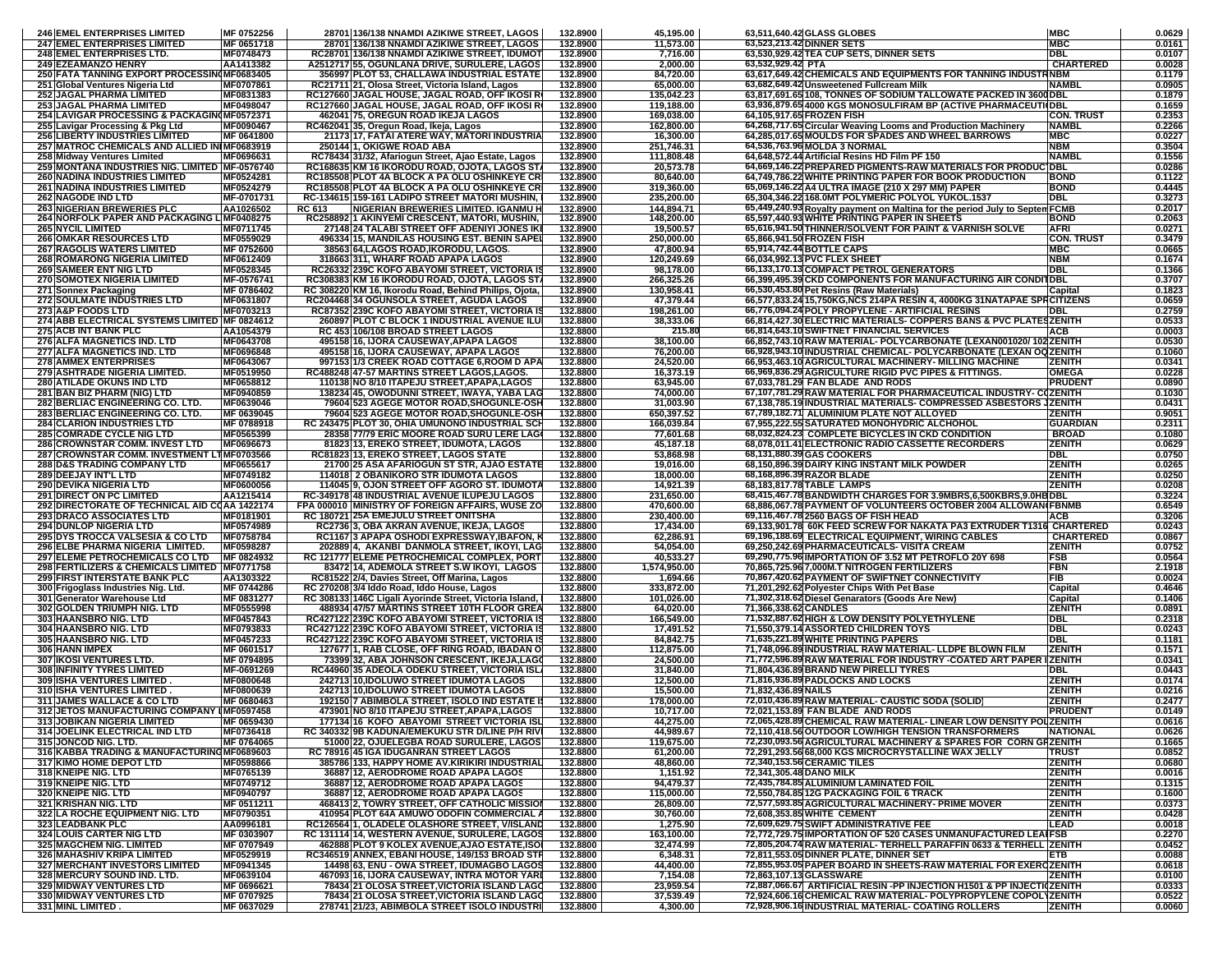| 332 MINL LIMITED                                | MF 0637003       | 278741 21/23, ABIMBOLA STREET ISOLO INDUSTRI          | 132.8800 | 11,060.35    | 72,939,966.51 HOUSEHOLD UTENSILS                                              | <b>ZENITH</b>    | 0.0154 |
|-------------------------------------------------|------------------|-------------------------------------------------------|----------|--------------|-------------------------------------------------------------------------------|------------------|--------|
| <b>333 MINL LIMITED</b>                         | MF 0637046       | 278741 21/23, ABIMBOLA STREET ISOLO INDUSTR           | 132.8800 | 227,155.50   | 73,167,122.01 ROLLED ALUMINIUM PLATES ,SHEETS , STRIPS & COIL ZENITH          |                  | 0.3161 |
|                                                 | MF0797062        | RC200381 IL5 MOTHERCAT ROAD, MANDO LIGHT INDU         |          |              | 73,203,290.01 USED CRAWLER DRILL AND PARTS                                    |                  |        |
| 334 MOTHERCAT                                   |                  |                                                       | 132.8800 | 36,168.00    |                                                                               | DBL              | 0.0503 |
| <b>335 MOUKA LIMITED</b>                        | MF0684017        | RC209244 PLOT 'M' AWOSIKA AVENUE IKEJA INDUS'         | 132.8800 | 190,000.00   | 73,393,290.01 100M/TONS OF TOLUENE DIISOCYANATES(TDI).                        | OMEGA            | 0.2644 |
| 336 NATIONAL BANK OF NIGERIA                    | AA1118421        | RC 378 NO. 5 IDOWU TAYLOR STR V/I LAGOS               | 132.8800 | 2,022.90     | 73,395,312.91 SWIFT MONTHLY CHARGES                                           | NATIONAL         | 0.0028 |
| 337 NIGERIAN NATIONAL PETROLEUM COMF 0483729    |                  | NNPC TOWERS, HERBERT MACAULAY WA                      | 132.8800 | 1,338,405.66 | 74,733,718.57 IMPORTATION OF SPARE PARTS FOR YORK AIR COOLEFSB                |                  | 1.8626 |
| 338 NIGERIAN SECURITY PRINTING & MINIMF0408793  |                  | RC3485 Plot 862, Area II, New FCDA Secretariat Roa    | 132.8800 | 398,669.55   | 75,132,388.12 1SS            512-L INVISIBLE FLUORESCENT FEATURE INK (500 FIB |                  | 0.5548 |
| <b>339 NUCLEUS VENTURES LIMITED</b>             | MF0736713        | 129768 PLOT 1B, BLOCK E, FATAI ATERE WAY, MA          | 132.8800 | 51,363.28    | 75,183,751.40 400 MT WHITE PRINTING PAPER BOARD IN SHEETS                     | <b>GUARANTY</b>  | 0.0715 |
| <b>340 NUCLEUS VENTURES LIMITED</b>             | MF0736703        | 129768 PLOT 1B, BLOCK E, FATAI ATERE WAY, MA          | 132.8800 | 203,662.58   | 75,387,413.98 500 MT WHITELINED CHIPBOARD GREYBACK IN SHEET GUARANTY          |                  | 0.2834 |
| <b>341 INUCLEUS VENTURES LIMITED</b>            | MF0610479        | 129768 PLOT 1B, BLOCK E, FATAI ATERE WAY, MA          | 132.8800 | 34,049.46    | 75,421,463.44 200 MT COLOURED PRINTING BOARD IN SHEETS                        | GUARANTY         | 0.0474 |
| <b>342 NUPLAS INDUSTRIES LIMITED</b>            | M 0662124        | 85800 6 KOLAWOLE SHONIBARE ST, APAKUN IN              | 132.8800 | 56,322.02    | 75,477,785.46 51 M/TONS OF PVC RESIN                                          | <b>FBNMB</b>     | 0.0784 |
|                                                 |                  |                                                       |          |              |                                                                               |                  |        |
| 343 OANDO SUPPLY AND TRADING                    | MF0770439        | 508638  2 AJOSE ADEOGUN ST,VI,LAGOS                   | 132.8800 | 1,931,162.82 | 77,408,948.28 18,991.631MT OF GAS OIL 0.5% SULPHUR                            | ZENITH           | 2.6875 |
| 344 OK SWEET,                                   | MF 0655936       | 216477 7A ILASAMAJA SCHEME ITIRE JUNCTION,            | 132.8800 | 7,405.43     | 77,416,353.71 RAW MATERIAL- 500KGS CREAM CARAMEL FLAVOUR ZENITH               |                  | 0.0103 |
| 345 OK SWEET                                    | MF0790535        | 216477 7A ILASAMAJA SCHEME ITIRE JUNCTION,            | 132.8800 | 99,840.00    | 77,516,193.71 INDUSTRIAL RAW MATERIAL- 312 MT CONFECTIONARY ZENITH            |                  | 0.1389 |
| 346 ONWARD PAPER MILL LTD.                      | MF0269415        | 10349 OBAGUN AVENUE, MATORI INDUSTRIAL ES             | 132.8800 | 154.76       | 77,516,348.47 BROWN KRAFT PAPER FOR STATIONERIES                              | FBN              | 0.0002 |
| 347 ONWARD PAPER MILL LTD.                      | MF0269421        | 10349 OBAGUN AVENUE, MATORI INDUSTRIAL ES             | 132.8800 | 78,003.64    | 77,594,352.11 GREY BOARD IN SHEETS - STATIONERIES                             | FBN              | 0.1086 |
| 348 ONWARD STATIONERY STORES LTD. MF0269422     |                  | 5324 23 BURMA ROAD, APAPA, LAGOS                      | 132.8800 | 100,692.27   | 77,695,044.38 WRITING PAPER IN SHEETS - STATIONERIES                          | FBN              | 0.1401 |
| <b>349 OOMS-RALTD</b>                           | <b>MF0597742</b> | 15915 4 OJU OLOKUN STR., IDUMOTA LAGOS                | 132.8800 | 26,335.24    | 77,721,379.62 STONEWARE DINNER SET                                            | ZENITH           | 0.0366 |
| 350 ORION TECHNOLOGIES NIG. LTD                 | MF0657278        | RC510037 182, AWOLOWO ROAD, IKOYI, LAGOS, NIG         | 132.8800 | 114,599.00   | 77,835,978.62 AUTOMATIC DRAWING MACHINES                                      | <b>OCEANIC</b>   | 0.1595 |
| 351 ORION TECHNOLOGIES NIG. LTD                 | MF0657279        | RC510037 182, AWOLOWO ROAD, IKOYI, LAGOS, NIG         | 132.8800 | 1,044,987.00 | 78,880,965.62 FRONTEND PROCESSORS                                             | <b>OCEANIC</b>   | 1.4543 |
| 352 PERPETUAL INDUSTRIES LIMITED                | MF0658811        | 470083 8. ITAPEJU STREET APAPA LAGOS                  | 132.8800 | 29,990.60    | 78,910,956.22 ELECTRIC FAN PARTS-CHOKES & BALLETS                             | ZENITH           | 0.0417 |
|                                                 | MF0482964        |                                                       |          |              | 78,946,977.03 LOW DENSITY POLYETHYLENE (PLASTIC RAW MATERI INDO               |                  | 0.0501 |
| <b>353 POLY PRODUCTS NIG. PLC</b>               |                  | RC 4331 PLOT C, BLOCK 10, ILUPEJU IND. SCHEME         | 132.8800 | 36,020.81    |                                                                               |                  |        |
| 354 PROGRESSIVE ENTERPRISES NIG. LTMF0683318    |                  | 43896 6, ONIKOYI STREET IDUMOTA LAGOS                 | 132.8800 | 64,649.41    | 79,011,626.44 HURRICANE LANTERNS                                              | NBM              | 0.0900 |
| 355 PROGRESSIVE ENTERPRISES NIG. LTMF0683316    |                  | 43896 6, ONIKOYI STREET IDUMOTA LAGOS                 | 132.8800 | 30,278.58    | 79,041,905.02 VACUUM FLASKS / GLASS REFILLS                                   | NBM              | 0.0421 |
| 356 R & R INDUSTRIES LTD                        | MF0787667        | 274297 KM 8 HADEJIA ROAD KANO                         | 132.8800 | 13,155.00    | 79,055,060.02 PRINTING INK TUINNER, TOLUENE METHYL BENZENE, IUTB              |                  | 0.0183 |
| <b>357 RADIUM NIGERIA LTD</b>                   | MF0703574        | RC492433 133, AHMADU BELLO WAY, VICTORIA ISLA         | 132.8800 | 47,071.76    | 79,102,131.78 RADIO CASSETTE RECORDERS & I PODS                               | DBL              | 0.0655 |
| <b>358 ROTBAMS NIGERIA LIMITED</b>              | MF 0550566       | RC 110619   1, DAMSON STREET INDUSTRIAL SCHEME        | 132.8800 | 51,486.15    | 79,153,617.93 RAW MATERIAL FOR PRODUCTION OF EXERCISE BOOI FIDELITY           |                  | 0.0717 |
| 359 Saturn Frozen Foods                         | MF 0362776       | RC 462310 71 Trans-Amadi Ind. Layout, Port Harcourt,  | 132.8800 | 332,552.20   | 79,486,170.13 Frozen Horse Mackrel (Frozen Fish)                              | Capital          | 0.4628 |
| 360 SPINTEX MILLS NIG. LTD                      | MF0695759        | 6864 PLOT 37/38/39 IGANMU IND. ESTATE IGANN           | 132.8800 | 10,102.60    | 79,496,272.73 SPARES FOR TEXTILE MACHINERY- CONE WINDER ANDZENITH             |                  | 0.0141 |
| <b>361 SPINTEX MILLS NIG. LTD</b>               | MF0695774        | 6864 PLOT 37/38/39 IGANMU IND. ESTATE IGANN           | 132.8800 | 3,526.27     | 79,499,799.00 SPARE PARTS FOR SPINNING PUMP DRIVE- DISC CLUT ZENITH           |                  | 0.0049 |
|                                                 |                  |                                                       |          |              |                                                                               |                  |        |
| <b>362 SUNRISE PRODUCTS LTD</b>                 | MF 0546746       | 123039 D-14, EKO COURT, KOFO ABAYOMI ST.V/IS          | 132.8800 | 20,578.00    | 79,520,377.00 RAW MAT.ARTIFICIAL RESIN LLDPE FILM GRADE                       | <b>REGENT</b>    | 0.0286 |
| <b>363 SURAJ IMPEX NIG LTD</b>                  | MF0656943        | <u>193562 52,SAM SHONIBARE STREET,SURULERE,L</u>      | 132.8800 | 14,035.00    | 79,534,412.00 PVC SELF ADHESIVE INSULATION TYPE                               | PRUDENT          | 0.0195 |
| 364 TOWER ALUMINIUM NIG. PLC                    | MF-0703424       | RC2002 9, OBA AKRAN AVENUE, IKEJA LAGOS STA           | 132.8800 | 641,491.94   | 80,175,903.94 300MT ALUMINIUM BILLETS                                         | DBL              | 0.8927 |
| 365 TOWER ALUMINIUM NIGERIA PLC.                | MF0824819        | 2002 9.OBA AKRAN AVENUE, IKEJA, LAGOS                 | 132.8800 | 5,666.76     | 80,181,570.70 RAW MATERIAL- GLASS ROCK NOZZLE (CONSUMABLE ZENITH              |                  | 0.0079 |
| <b>366 ULYSSES NIGERIA LTD.</b>                 | MF0609718        | 100725 227, APAPA ROAD, IGANMU, LAGOS                 | 132.8800 | 500.95       | 80,182,071.65 INDUSTRIAL RAW MATERIAL - BONDING ADHESIVE (SHIZENITH           |                  | 0.0007 |
| <b>367 ULYSSES NIGERIA LTD.</b>                 | MF0603724        | 100725 227, APAPA ROAD, IGANMU, LAGOS                 | 132.8800 | 32,760.00    | 80,214,831.65 REFINED SNOW WHITE NAPHTHALENE CRYSTALS- RAZENITH               |                  | 0.0456 |
| <u>368 UNIVERSAL FURNITURE LTD.</u>             | MF 0683053       | 95909 KLM 16 IKORODU RD. OJOTA LAGOS                  | 132.8800 | 41,096.28    | 80,255,927.93 STAINLESS STEEL ITEMS                                           | ZENITH           | 0.0572 |
| 369 UNIVERSAL FURNITURE LTD.                    | MF 0279538       | 95909 KLM 16 IKORODU RD, OJOTA LAGOS                  | 132.8800 | 51,391.67    | 80,307,319.60 MELAMINE FACED CHIPBOARDS                                       | ZENITH           | 0.0715 |
| 370 VEE NETWORK LTD                             | MF0614184        | RC 398557 PLOT 1678 OLAKUNLE BAKARE CLOSE V/I         | 132.8800 | 456,000.00   | 80,763,319.60 VEENETWORK BLISTA & SIM PACS                                    | <b>NATIONAL</b>  | 0.6346 |
| <b>371 VEE NETWORK LTD</b>                      |                  | RC 398557 PLOT 1678 OLAKUNLE BAKARE CLOSE V/I         | 132.8800 |              | 81,002,819.60 MAILER, SIM CARDS & FLOW WRAP                                   | <b>NATIONAL</b>  | 0.3333 |
|                                                 | MF0786089        |                                                       |          | 239,500.00   |                                                                               |                  |        |
| 372 VEE NETWORKS LTD                            | AA0930102        | RC398557 PLOT 1678 OLAKUNLE BAKARE CLOSE, V           | 132.8800 | 404,653.56   | 81,407,473.16 PAYMENT FOR MICROSOFT SOFTWARE                                  | STB              | 0.5631 |
| <b>373 VEE NETWORKS LIMITED</b>                 | AA0930114        | RC398557 27/29 ADEYEMO ALAKIJA STREET, VICTOR         | 132.8800 | 52,968.32    | 81,460,441.48 VFX/CCS/SMS VALUE ADDED SERVICE SOFTWARE                        | ECO              | 0.0737 |
| <b>374 VEE NETWORKS LIMITED</b>                 | AA1118236        | <b>VEE NETWORKS LIMITED OLAKUNLE BAK</b><br>RC 398557 | 132.8800 | 260,000.00   | 81,720,441.48 EPPIX SOFTWARE LICENSE INCREMENT                                | FCMB             | 0.3618 |
| 375 VEEPEE INDUSTRIES LTD                       | MF 0727650       | 16530 KM 38 ABEOKUTA MOTOR ROAD SANGO O               | 132.8800 | 69,375.00    | 81,789,816.48 INDUSTRIAL RAW MATERIAL- PVC FLEXIBLE FILM                      | ZENITH           | 0.0965 |
| 376 WANDEL INTERNATIONAL (NIG) LTD. IMF 0492469 |                  | 113254 77/79 ERIC MOORE ROAD, SURULERE, LAG           | 132.8800 | 131,072.37   | 81,920,888.85 CKD COMPONENTS PARTS FOR MOTORCYCLES                            | ZENITH           | 0.1824 |
| <b>377 YOBINAM LIMITED</b>                      | MF0597744        | 403214 251 APAPA RD IJORA - LAGOS                     | 132.8800 | 30,474.94    | 81,951,363.79 HURRICANE LANTERNS                                              | ZENITH           | 0.0424 |
| <b>378 ADEOLA M. MUSTAPHA</b>                   | AA 0735047       | A 2168178 1/3, ABIODUN MUSTAPHA STREET, IKOTU         | 132.8700 | 735.00       | 81,952,098.79 PAYMENT OF REGISTRATION AND EXAM FEES                           | FSB              | 0.0010 |
| <b>379 ALCONI NIGERIA LIMITED</b>               | MF0686425        | 399493 116, OGUDU OJOTA ROAD, OGUDU G.R.A.            | 132.8700 | 750,500.00   | 82,702,598.79 6 MILLION LITRES OF DENATURED ETHYL ALCOHOL                     | <b>GUARANTY</b>  | 1.0444 |
| 380 ASHIA IMAM                                  | AA1365831        | C541171 14 ADEYEMI LAWSON IKOYI LAGOS                 | 132.8700 | 15,614.29    | 82,718,213.08 SCHOOL FEES                                                     | IBN              | 0.0217 |
| <b>381 BELLVIEW AIRLINES LIMITED</b>            | AA1365452        | RC 172806 66B OPEBI RD IKEJA LAGOS                    | 132.8700 |              | 82,936,380.21 PAYMENT FOR AIRCRAFT LEASE MAINTENANCE                          | IBN              | 0.3036 |
|                                                 |                  |                                                       |          | 218,167.13   |                                                                               |                  |        |
| 382 BHOJSONS & CO (NIG.) PLC,                   | MF 0489610       | 1053 29C KOFO ABAYOMI STREET VICTORIA IS              | 132.8700 | 198,247.37   | 83,134,627.58 GENERATING SET PARTS- JET BRAND ALTERNATOR                      | <b>ZENITH</b>    | 0.2759 |
| 383 DARSEF ENT. LTD                             | MF0758149        | <u>220179 PLOT H, ILUPEJU ESTATES, ILUPEJU ROAI</u>   | 132.8700 | 122,008.00   | 83,256,635.58 200 TONS OF PLAIN PAPERS IN REELS                               | <b>GLOBAL</b>    | 0.1698 |
| 384 DARSEF ENT. LTD.                            | MF0748443        | 220179 PLOT H, ILUPEJU ESTATES, ILUPEJU ROAD          | 132.8700 | 73.000.00    | 83,329,635.58 100 REALMS OF WHITE COATED PAPER IN SHEET                       | <b>GLOBAL</b>    | 0.1016 |
| 385 DUNLOP NIGERIA PLC                          | MF0668202        | 2736 OBA AKRAN AVENUE IKEJA                           | 132.8700 | 52,760.00    | 83,382,395.58 TYRE TRIANGLE TO DUNLOP TRUCK SPECIFICATION                     | <b>AFRI</b>      | 0.0734 |
| 386 ENFIELD AGRO NIG. LTD.                      | MF0647831        | 256583 16, IDOWU TAYLOR STREET, V/I, LAGOS            | 132.8700 | 27,773.50    | 83,410,169.08 22,070 SETS WINDOW LOUVRE FRAMES                                | GLOBAL           | 0.0386 |
| 387 EVANGEL BOOKSHOP                            | MF0703251        | RC 32776 12 BOTSWANA CRESCENT BARNAWA KAD             | 132.8700 | 20,000.00    | 83,430,169.08 PRINTED CHRISTIAN LITERATURE BOOKS                              | DBL              | 0.0278 |
| 388 FIRST ALUMINIUM NIG. LIMITED                | MF 0283399       | <b>RC 2288</b><br><u> 2 AKILO STREET OGBA</u>         | 132.8700 | 37,000.00    | 83,467,169.08 IMPORTATION OF RAW MATERIALS FOR INDUSRTIAL UFIRST ATLAN.       |                  | 0.0515 |
| <b>389 FRAJEND INVESTMENTS (NIG) LTD</b>        | MF 0714817       | RC308194 56A KANO RD, EBUTE-METTA, LAGOS STA          | 132.8700 | 306,000.00   | 83,773,169.08 FRAJEND MOTORCYLES IN CKD COMPONENT MODEL FIDBL                 |                  | 0.4258 |
| 390 FRAJEND INVESTMENTS (NIG) LTD               | MF 0714819       | RC308194 56A KANO RD, EBUTE-METTA, LAGOS STA          | 132.8700 | 59,662.00    | 83,832,831.08 170 NOS MOTORCYLES IN COMPLETELY KNOCKED DO DBL                 |                  | 0.0830 |
| <b>391 FRAJEND INVESTMENTS (NIG) LTD</b>        | MF 0714815       | RC308194 56A KANO RD, EBUTE-METTA, LAGOS STA          | 132.8700 | 55,980.00    | 83,888,811.08 FJ 110 - 12 MODEL FRAJEND MOTORCYLES (160 SETS ) DBL            |                  | 0.0779 |
| <b>392 FRAJEND INVESTMENTS (NIG) LTD</b>        | MF 0714816       | RC308194 56A KANO RD, EBUTE-METTA, LAGOS STA          | 132.8700 | 66,500.00    | 83,955,311.08 CKD COMPONENTS FOR 190 SETS OF FRAJEND MOTORDBL                 |                  | 0.0925 |
|                                                 |                  |                                                       |          |              |                                                                               |                  |        |
| <b>393 GM NIGERIA LIMITED</b>                   | <b>MF0758508</b> | 153503 170 CREEK ROAD, APAPA , LAGOS                  | 132.8700 | 94,216.90    | 84,049,527.98 30 UNITS OF ISUZU CHASIS WITH CAB TRUCK MODEL FBN               |                  | 0.1311 |
| 394 HOMAN INDUSTRIES LTD.                       | MF0942324        | 37092 PLOT 15 & 16, BLOCK 13 IND.ESTATE OTA           | 132.8700 | 755,550.00   | 84,805,077.98 RAW MATERIAL- FLAT ROLLED PRODUCT IRON AND N ZENITH             |                  | 1.0514 |
| 395 HOMUS STEEL LTD                             | MF 0942323       | 227066 PL0T 15 & 16 BLOCK XIII IND ESTATE OTA O       | 132.8700 | 250,968.00   | 85,056,045.98 INDUSTRIAL RAW MATERIAL - PRIME STEEL BILLETS   ZENITH          |                  | 0.3492 |
| 396 HON JUSTICE HUNPONU WUSU                    | AA1047555        | A0527896 58 BOURDILLON STREET IKOYI LAGOS             | 132.8700 | 7,600.00     | 85,063,645.98 SCHOOL FEES                                                     | INTERCON.        | 0.0106 |
| <b>397 INLAND BANK NIG PLC</b>                  | AA1365096        | RC 112876 PLOT523 WUSE ZONE 4 ABUJA                   | 132.8700 | 7,650.00     | 85,071,295.98 SUBSCRIPTION FEES                                               | <b>IBN</b>       | 0.0106 |
| <b>398 MARYM BELLO TAMAWA</b>                   | AA1365081        | A043438 NIGERIA DEPOSIT INSURANCE CORPORA             | 132.8700 | 2,100.00     | 85,073,395.98 SCHOOL FEES                                                     | IBN              | 0.0029 |
| 399 MEGATRADE NIG. LTD.                         | MF0581023        | RC188273 221, APAPA ROAD, IGANMU, LAGOS               | 132.8700 | 42,376.00    | 85,115,771.98 PYTHON BRAND CHINESE BIAS TRUCK TYRES, TUBES / OMEGA            |                  | 0.0590 |
| 400 MILAN NIG. LTD                              | MF0182774        | 43724 52A, KOFO ABAYOMI STREET, VICTORIA IS           | 132.8700 | 975,600.00   | 86,091,371.98 THAILAND RICE                                                   | GUARANTY         | 1.3576 |
| 401 MONAPLEX INDUSTRIES NIGERIA LIMMF 0797976   |                  | RC-27223 KM 16, IKORODU ROAD, OJOTA, LAGOS ST         | 132.8700 | 52,238.87    | 86,143,610.85 105.525MT OF HYDROGEN PEROXIDE 50%- INDUSTRIAL DBL              |                  | 0.0727 |
| 402 NATIONAL SPACE RESEARCH AND DIAA1398625     |                  | NON-REG. PLOT 555, NISAN STREET, GARKI II ABUJA       | 132.8700 | 4,019.39     | 86,147,630.24 PYMT FOR INTERNSHIP FOR MISS RAKIYA ABDULLAHI                   | <b>GLOBAL</b>    | 0.0056 |
| <b>403 NIGER SANITARY IND. LTD</b>              | MF 0546872       | 3443 1 DAMSON ST.OGBA IND.SCHEME, IKEJA               | 132.8700 | 23,443.18    | 86,171,073.42 RAW MAT.CELLULOSE FLUFF WOOD PULP                               | <b>REGENT</b>    | 0.0326 |
| <b>404 INUTRICIMA LIMITED</b>                   | MF 0762517       | 495141 45/47 TOWN PLANNING WAY, ILUPEJU, LAG          | 132.8700 | 239,864.64   | 86,410,938.06 MILK POWDER                                                     | ZENITH           | 0.3338 |
|                                                 |                  |                                                       |          |              |                                                                               |                  |        |
| <b>405 OSYCHRIS INDUSTRIAL LIMITED</b>          | MF 0596297       | RC 177537   8 HERBERT MACAULAY STREET EBUTE M         | 132.8700 | 60,800.00    | 86,471,738.06 MOTOCYCLE CKD SPARE PATS AND ACCESSORIES                        | <b>FIDELITY</b>  | 0.0846 |
| <b>406 PENTAC INTERNATIONAL LTD</b>             | MF0505936        | RC449416 16 OLABISI STREET, ILUPEJU, LAGOS            | 132.8700 | 460,000.00   | 86,931,738.06 PAYMENT FOR THAILONG GRAIN PARBOILED RICE-10% STB               |                  | 0.6401 |
| <b>407 PHARCHEM INDUSTRIES LIMITED</b>          | MF 0596394       | RC 5612   PLOT J INDUSTRIAL STREET, ILUPEJU LA        | 132.8700 | 172,800.00   | 87,104,538.06 480 M/TONES OF LIQUID GLUCOSE RAW MATERIALS FOFIDELITY          |                  | 0.2405 |
| <b>408 PHARCHEM INDUSTRIES LIMITED</b>          | MF 0699009       | RC 5612 PLOT J INDUSTRIAL STREET, ILUPEJU LA          | 132.8700 | 36,500.00    | 87,141,038.06 100 METRIC TONES OF MAIZE STARCH POWDER PACK FIDELITY           |                  | 0.0508 |
| 409 PIONEER METAL PROD. LTD.                    | MF 0639423       | 2840 OBA AKRAN AVENUE IKEJA. LAGOS                    | 132.8700 | 328,426.85   | 87,469,464.91 400.00MT COLD ROLLED STEEL SHEET AND COILS                      | <b>ZENITH</b>    | 0.4570 |
| 410 PIONEER METAL PRODUCTS COMPANMF0758856      |                  | RC2840 138 OBA AKRAN AVENUE, IKEJA, LAGOS             | 132.8700 | 799,871.00   | 88,269,335.91 1.000MT OF COLD ROLLED STEEL SHEETS IN COILS                    | <b>CHARTERED</b> | 1.1131 |
| <b>411 SHERIFF MOHAMMED ALI</b>                 | AA1365450        | A0641144 PLOT 2625B OWUL CRESCENT ABUJA               | 132.8700 | 36,072.49    | 88,305,408.40 SCHOOL FEES                                                     | IBN              | 0.0502 |
| <b>412 STEMCO LIMITED</b>                       | MF0315370        | RC 166249 PLOT 142 WOJI RD GRA PHASE 11 PORT H        | 132.8700 | 61,849.50    | 88,367,257.90 BRAND NEW SPARE PARTS FOR CRUSHE                                | IBN              | 0.0861 |
| <b>413 UMAR AMBURSA HASHIM</b>                  | AA1368853        | A0618093 NO 1 KATSINA STREET GARKI ABUJA              | 132.8700 | 7,243.83     | 88,374,501.73 SCHOOL FEES                                                     | <b>IBN</b>       | 0.0101 |
| <b>414 UNILEVER NIGERIA PLC</b>                 | MF0769038        | RC113 1 BILLINGSWAY ROAD, OREGUN, LAGOS               | 132.8700 | 31,996.98    | 88,406,498.71 PAYMENT FOR FD& C RED 40, TINOPAL CBS-X, CARBOISTB              |                  | 0.0445 |
| <b>415 UNILEVER NIGERIA PLC</b>                 | MF0738805        | RC11311 BILLINGSWAY ROAD, OREGUN, LAGOS               | 132.8700 | 56,949.40    | 88,463,448.11 PAYMENT FOR D&C RED 33 CI 17200, SILICONE FLUID GSTB            |                  | 0.0792 |
| <b>416 UNILEVER NIGERIA PLC</b>                 | MF0655214        | RC113 1 BILLINGSWAY ROAD, OREGUN, LAGOS               | 132.8700 | 14,866.99    | 88,478,315.10 PAYMENT FOR LAS/SLES DB50                                       | STB              | 0.0207 |
|                                                 |                  |                                                       |          |              |                                                                               |                  |        |
| 417 UNILEVER NIGERIA PLC.                       | MF0604439        | 113 1,BILINGSWAY OREGUN IKEJA LAGOS                   | 132.8700 | 64,209.60    | 88,542,524.70 SODIUM CARBOXYMETHYL CELLULOSE                                  | <b>FBN</b>       | 0.0894 |